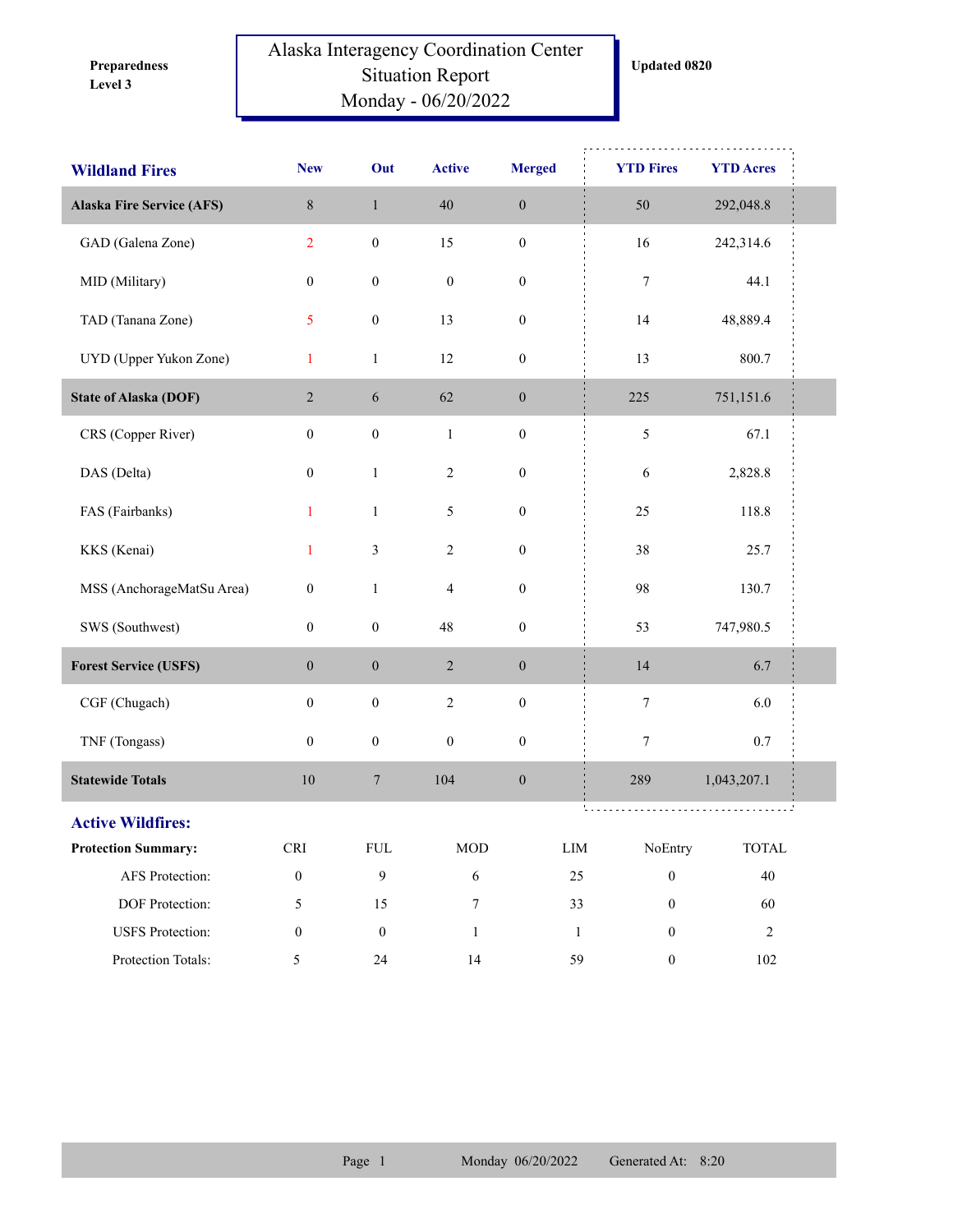## **Active Fires Status Summary**

|                         | Staffed           |                     | Unstaffed.      |                   |  |  |
|-------------------------|-------------------|---------------------|-----------------|-------------------|--|--|
|                         | Contained $(S/C)$ | Uncontained $(S/U)$ | Contained (U/C) | Uncontained (U/U) |  |  |
| AFS Protection:         |                   |                     |                 |                   |  |  |
| <b>DOF</b> Protection:  |                   |                     |                 | 44                |  |  |
| <b>USFS</b> Protection: |                   |                     |                 |                   |  |  |
| Status Totals:          |                   |                     |                 |                   |  |  |

| <b>Active Fires Acreage Summary</b> |                          |                |  |
|-------------------------------------|--------------------------|----------------|--|
|                                     | Acres                    | Acreage Change |  |
| 10 New                              | 345.7                    |                |  |
| 9 Staffed                           | 400,421.3                | 547.0          |  |
| 86 Monitor                          | 642,140.4                | 12,734.4       |  |
| 6 Out                               | 1.2                      | 0.0            |  |
| 4 Prescribed                        | 66,432.0                 | 4,697.1        |  |
| 115 Fires                           | Total Acres: 1,109,340.6 |                |  |

## **Prescribed Fires**

|                                 | <b>YTD</b> Fires | <b>YTD</b> Acres | <b>New</b> | Active | Out Yesterday |
|---------------------------------|------------------|------------------|------------|--------|---------------|
| Military                        |                  | 66,414.0         |            |        |               |
| National Park Service           |                  | 0.1              |            |        |               |
| State of Alaska                 | 4                | 599.1            |            |        |               |
| U.S. Forest Service             |                  | 18.0             |            |        |               |
| <b>Fuels Management Totals:</b> |                  | 67,031.2         |            |        |               |

## **Cause Summary For All Fires (Includes Merged Fires But Not Prescribed Fires)**

|        | Unknown: 1       | 72,499.0 Acres    |  |
|--------|------------------|-------------------|--|
|        | Human: $163$     | 1,122.0 Acres     |  |
|        | Lightning: 83    | 924,709.0 Acres   |  |
|        | Undetermined: 42 | 44,877.1 Acres    |  |
| Total: | 289              | 1.043.207.1 Acres |  |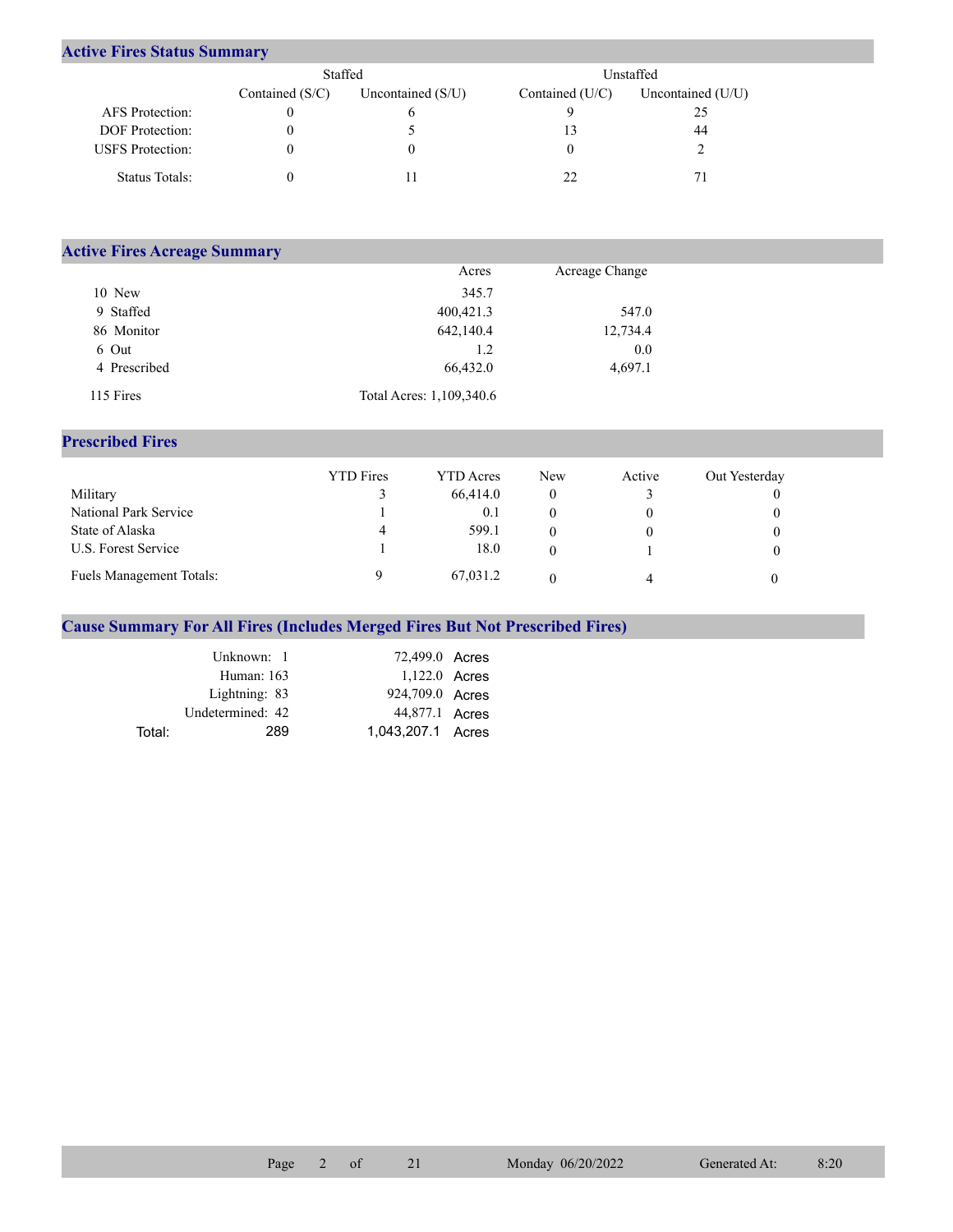| <b>New</b>                                                                                                                                                                                                                                                                                                             |                                                                                                                                                                                                                      | Count: 10              | Acres: 345.7  |                                                   |  |                        |                  |  |  |
|------------------------------------------------------------------------------------------------------------------------------------------------------------------------------------------------------------------------------------------------------------------------------------------------------------------------|----------------------------------------------------------------------------------------------------------------------------------------------------------------------------------------------------------------------|------------------------|---------------|---------------------------------------------------|--|------------------------|------------------|--|--|
| Daily Report From: 06/19                                                                                                                                                                                                                                                                                               |                                                                                                                                                                                                                      |                        |               |                                                   |  | 0.1 Acreage On 06/19   |                  |  |  |
| PQ3L                                                                                                                                                                                                                                                                                                                   |                                                                                                                                                                                                                      | Lat: 65 36.0900        | Status: U/U   | Acres: 0.1                                        |  |                        | Option: Limited  |  |  |
| 231317                                                                                                                                                                                                                                                                                                                 |                                                                                                                                                                                                                      | Lon: 149 04.0433       |               | Start Date: 06/19                                 |  | Area: TAD              |                  |  |  |
| PDPQ3L                                                                                                                                                                                                                                                                                                                 | Owner: State                                                                                                                                                                                                         |                        | Unit:         | <b>AKDNS-AK Dept. Natural Resources</b>           |  |                        |                  |  |  |
| 317                                                                                                                                                                                                                                                                                                                    |                                                                                                                                                                                                                      | Name: Milepost         |               |                                                   |  |                        | Cause: Lightning |  |  |
| A fire was reported on the west side of the Dalton Highway at Milepost 18 by a passing traveller. Fire was unable to be                                                                                                                                                                                                |                                                                                                                                                                                                                      |                        |               |                                                   |  |                        |                  |  |  |
| observed from the air. Area will be monitored as conditions allow.                                                                                                                                                                                                                                                     |                                                                                                                                                                                                                      |                        |               |                                                   |  |                        |                  |  |  |
| Daily Report From: 06/19                                                                                                                                                                                                                                                                                               |                                                                                                                                                                                                                      |                        |               |                                                   |  | 0.1 Acreage On 06/19   |                  |  |  |
| PQ3K                                                                                                                                                                                                                                                                                                                   |                                                                                                                                                                                                                      | Lat: $6505.5600$       | Status: U/U   | Acres: 0.1                                        |  |                        | Option: Limited  |  |  |
|                                                                                                                                                                                                                                                                                                                        |                                                                                                                                                                                                                      | Lon: 155 33.8467       |               | Start Date: 06/19                                 |  | Area: GAD              |                  |  |  |
| PDPQ3K                                                                                                                                                                                                                                                                                                                 | Owner: BLM                                                                                                                                                                                                           |                        | Unit:         | <b>AKCYD-Central Yukon Field Office</b>           |  |                        |                  |  |  |
| 316                                                                                                                                                                                                                                                                                                                    | Name: Dulbi                                                                                                                                                                                                          |                        |               |                                                   |  |                        | Cause: Lightning |  |  |
| During a detection flight, 9VS found a large black spot. There was no active flame or visible smoke on the fire.                                                                                                                                                                                                       |                                                                                                                                                                                                                      |                        |               |                                                   |  |                        |                  |  |  |
| Daily Report From: 06/19                                                                                                                                                                                                                                                                                               |                                                                                                                                                                                                                      |                        |               |                                                   |  | 0.3 Acreage On 06/19   |                  |  |  |
| PQ3J                                                                                                                                                                                                                                                                                                                   |                                                                                                                                                                                                                      | Lat: 64 52.5183        | Status: U/U   | Acres: $0.3$                                      |  |                        | Option: Limited  |  |  |
| 231315                                                                                                                                                                                                                                                                                                                 |                                                                                                                                                                                                                      | Lon: 151 38.4650       |               | Start Date: 06/19                                 |  | Area: TAD              |                  |  |  |
| PDPQ3J                                                                                                                                                                                                                                                                                                                 | Owner: State                                                                                                                                                                                                         |                        | Unit:         | <b>AKDNS-AK Dept. Natural Resources</b>           |  |                        |                  |  |  |
| 315                                                                                                                                                                                                                                                                                                                    |                                                                                                                                                                                                                      | Name: Chitanana        |               |                                                   |  | Cause:                 | Lightning        |  |  |
|                                                                                                                                                                                                                                                                                                                        | Fire first discovered by J-17 after smokejumper operations on 314. Fire is smoldering and creeping in black spruce and<br>hardwood. No values at risk were observed. Aerial reconnaissance of the area will continue |                        |               |                                                   |  |                        |                  |  |  |
| Daily Report From: 06/19                                                                                                                                                                                                                                                                                               |                                                                                                                                                                                                                      |                        |               |                                                   |  | 50.0 Acreage On 06/19  |                  |  |  |
| PQ3D                                                                                                                                                                                                                                                                                                                   |                                                                                                                                                                                                                      | Lat: $64\,50.8867$     | Status: S/U   | Acres: 50.0                                       |  |                        | Option: Limited  |  |  |
|                                                                                                                                                                                                                                                                                                                        |                                                                                                                                                                                                                      | Lon: 151 32.0633       | Personnel: 8  | Start Date: 06/19                                 |  | Area: TAD              |                  |  |  |
| PDPQ3D<br>314                                                                                                                                                                                                                                                                                                          | Owner: State                                                                                                                                                                                                         | Name: Vachon           | Unit:         | <b>AKDNS-AK Dept. Natural Resources</b>           |  |                        | Cause: Lightning |  |  |
|                                                                                                                                                                                                                                                                                                                        |                                                                                                                                                                                                                      |                        |               |                                                   |  |                        |                  |  |  |
| Fire first observed by a citizen of Manley Hot Springs. Smokejumpers responded and with the assistance of 4 firebosses and<br>air attack check the fires advance. Fire is about 50 to 60 acres, burning in brush and open tundra. Firefighters will continue<br>operations with the goal of fully supressing the fire. |                                                                                                                                                                                                                      |                        |               |                                                   |  |                        |                  |  |  |
| Daily Report From: 06/19                                                                                                                                                                                                                                                                                               |                                                                                                                                                                                                                      |                        |               |                                                   |  | 200.0 Acreage On 06/19 |                  |  |  |
| <b>PQ29</b>                                                                                                                                                                                                                                                                                                            |                                                                                                                                                                                                                      | Lat: 63 12.5017        | Status: S/U   | Acres: 200.0                                      |  | Option: Limited        |                  |  |  |
|                                                                                                                                                                                                                                                                                                                        |                                                                                                                                                                                                                      | Lon: 161 54.1150       | Personnel: 12 | Start Date: 06/19                                 |  |                        | Area: GAD        |  |  |
| PNPQ29                                                                                                                                                                                                                                                                                                                 |                                                                                                                                                                                                                      | Owner: USFWS           | Unit:         | <b>AKYDR-Yukon Delta National Wildlife Refuge</b> |  |                        |                  |  |  |
| 313                                                                                                                                                                                                                                                                                                                    |                                                                                                                                                                                                                      | Name: Nunavulnuk River |               |                                                   |  |                        | Cause: Lightning |  |  |
| Air Attack 5WJ called the fire after MODIS detected heat in the area. 12 smokejumpers were inserted and were assisted by<br>Fire Bosses and an AA-5WJ. The fire is reported to be 200 acres and 70% active, burning on the north and west sides. Full<br>management option lands are within 3.5 miles of the fire.     |                                                                                                                                                                                                                      |                        |               |                                                   |  |                        |                  |  |  |
| Daily Report From: 06/19                                                                                                                                                                                                                                                                                               |                                                                                                                                                                                                                      |                        |               |                                                   |  | 50.0 Acreage On 06/19  |                  |  |  |
| <b>PQ26</b>                                                                                                                                                                                                                                                                                                            |                                                                                                                                                                                                                      | Lat: 64 33.3367        | Status: U/U   | Acres: 50.0                                       |  |                        | Option: Limited  |  |  |
| 231312                                                                                                                                                                                                                                                                                                                 |                                                                                                                                                                                                                      | Lon: 151 47.8383       |               | Start Date: 06/19                                 |  | Area: TAD              |                  |  |  |
| PDPQ26                                                                                                                                                                                                                                                                                                                 | Owner: State                                                                                                                                                                                                         |                        | Unit:         | <b>AKDNS-AK Dept. Natural Resources</b>           |  |                        |                  |  |  |
| 312                                                                                                                                                                                                                                                                                                                    |                                                                                                                                                                                                                      | Name: Bitzshitini      |               |                                                   |  |                        | Cause: Lightning |  |  |

Fire was first reported by J-09. Fire is burning in tussock tundra and smoldering within a canyon bottom. Size is around 15 acres and 20% active. Winds were south to southwest winds 3-5mph. Some precipitation was also observed. Fire will be monitored.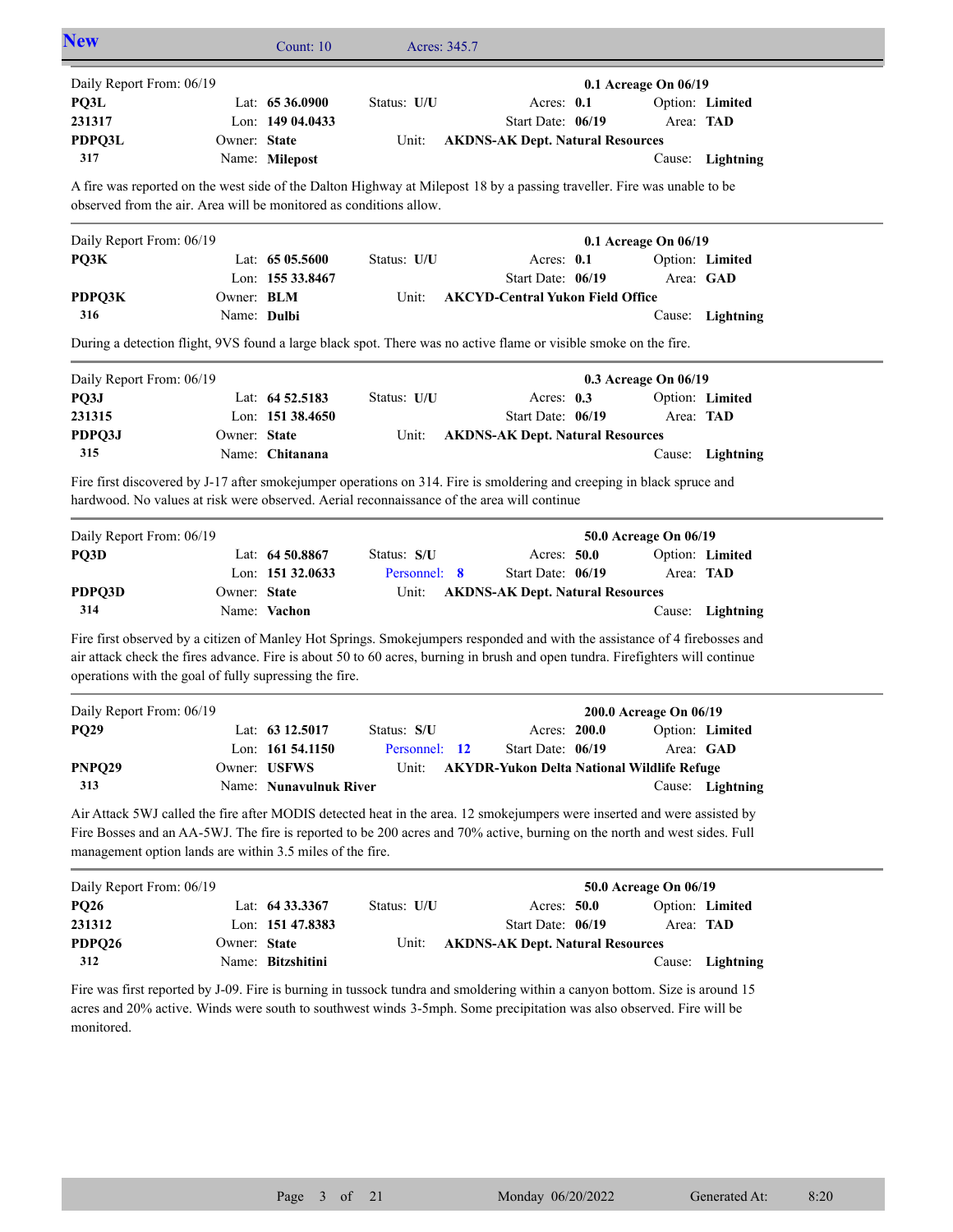| <b>New</b>               |           | Count: $10$        |             | Acres: 345.7                                  |                          |                  |  |
|--------------------------|-----------|--------------------|-------------|-----------------------------------------------|--------------------------|------------------|--|
| Daily Report From: 06/19 |           |                    |             |                                               | $0.1$ Acreage On $06/19$ |                  |  |
| <b>PQ25</b>              |           | Lat: $64\,30.6450$ | Status: U/U | Acres: $0.1$                                  |                          | Option: Limited  |  |
|                          |           | Lon: $15425.5420$  |             | Start Date: 06/19                             | Area: <b>TAD</b>         |                  |  |
| PDPQ25                   |           | Owner: USFWS       | Unit:       | <b>AKNOR-Nowitna National Wildlife Refuge</b> |                          |                  |  |
| 311                      | Name: Our |                    |             |                                               |                          | Cause: Lightning |  |

N309VS performed a reconnaissance of the fire area and was unable to locate anything, area will be monitored via air as weather allows.

| Daily Report From: 06/19 |              |                     |             |                                         | 40.0 Acreage On 06/19 |                  |
|--------------------------|--------------|---------------------|-------------|-----------------------------------------|-----------------------|------------------|
| PO3H                     |              | Lat: $64\,54.0300$  | Status: U/U | Acres: $40.0$                           |                       | Option: Limited  |
| 211310                   |              | Lon: $149\,40.4580$ |             | Start Date: 06/19                       | Area: FAS             |                  |
|                          | Owner: State |                     | Unit:       | <b>AKDNS-AK Dept. Natural Resources</b> |                       |                  |
| 310                      |              | Name: Tanana River  |             |                                         |                       | Cause: Lightning |

At 1853 hours, UYT Dispatch called stating that 9VS reported seeing a new fire located near Minto. The fire was reported to be approximately 2 acres in size. H-930 responded and located the fire. The fire is 4-5 acres, 90% active perimeter burning in tundra and brush. The fire plotted on the border of limited and modified suppression management area, and it was determined that action needed to be taken. H-930 returned to be IA ready for Fairbanks area following the response of Air Attack, BD-125, and six fire bosses. Final update by aerial support leaves the fire at approximately 40 acres with continued activity.

| Daily Report From: 06/19 |              |                      |                     |  | $0.1$ Acreage On $06/19$                |  |                  |                     |
|--------------------------|--------------|----------------------|---------------------|--|-----------------------------------------|--|------------------|---------------------|
|                          |              | Lat: $6030.9800$     | Status: Out $06/19$ |  | Acres: $0.1$                            |  |                  | Option: Critical    |
| 203309                   |              | Lon: $15042.4567$    |                     |  | Start Date: $06/19$                     |  | Area: <b>KKS</b> |                     |
|                          | Owner: State |                      | Unit:               |  | <b>AKDNS-AK Dept. Natural Resources</b> |  |                  |                     |
| 309                      |              | Name: Bing's Landing |                     |  |                                         |  |                  | Cause: Undetermined |

DOF Prevention was on patrol and found a 11x4 burned area in a campground. Fire was cold trailed, and called out.

| Daily Report From: 06/19 |                  |             |                                            | 5.0 Acreage On 06/19 |                  |
|--------------------------|------------------|-------------|--------------------------------------------|----------------------|------------------|
| PO2G-                    | Lat: $6604.2483$ | Status: U/U | Acres: $5.0$                               |                      | Option: Limited  |
|                          | Lon: 142 54.7383 |             | Start Date: 06/19                          | Area: UYD            |                  |
|                          | Owner: USFWS     | Unit:       | AKYFR-Yukon Flats National Wildlife Refuge |                      |                  |
| 308                      | Name: Paddle     |             |                                            |                      | Cause: Lightning |

Fire was detected via satellite. N9011N went and observed the area and located a 5 acre fire. Fire behavior is 80% active running, torching and backing in black spruce, white spruce, and tundra. Weather over the fire had south west winds with speeds of 3-5. Fire will be monitored from the air.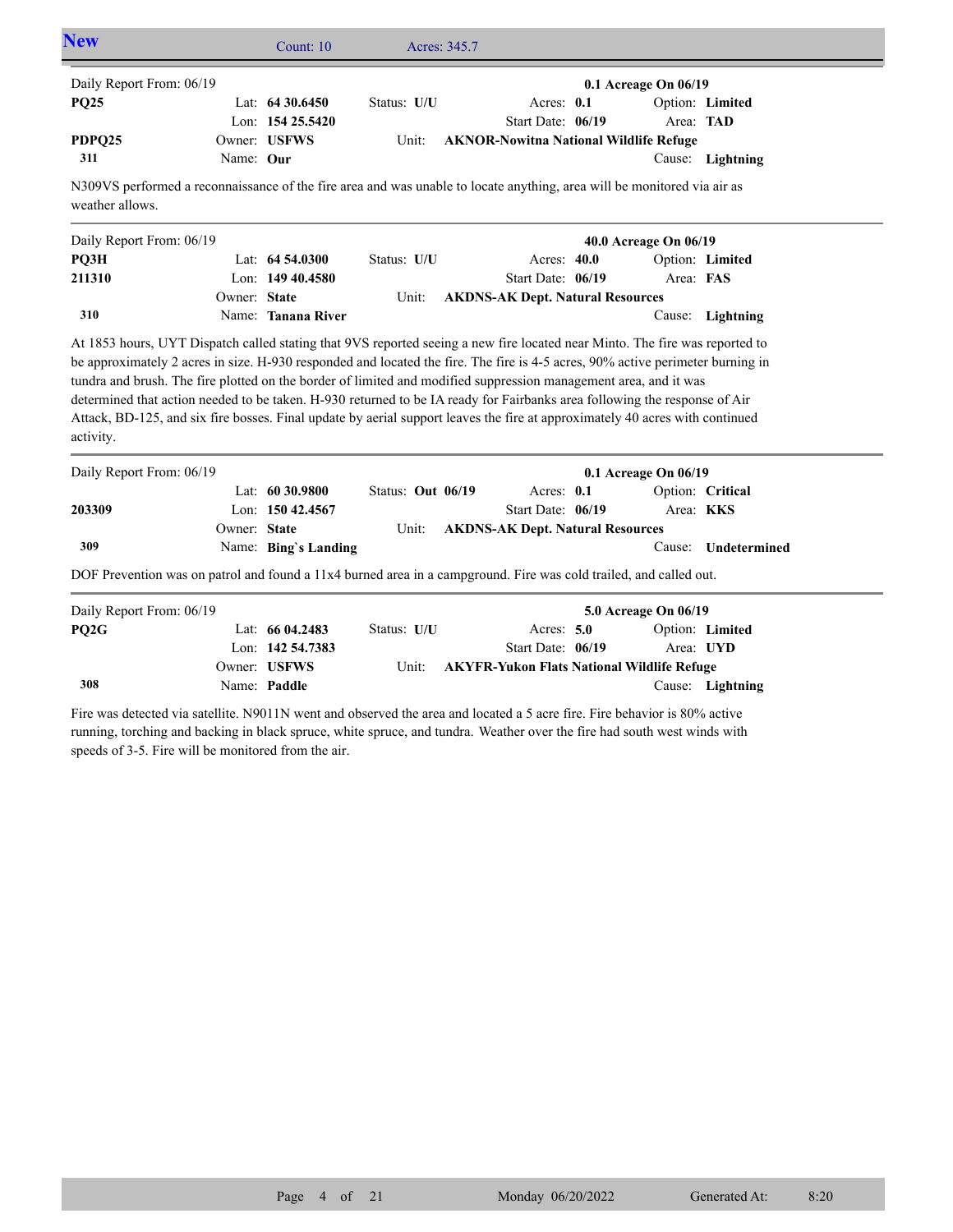| <b>Complexed</b>         |              | Count: 1           | Acres: $0.1$        |                                        |              |                          |                 |  |
|--------------------------|--------------|--------------------|---------------------|----------------------------------------|--------------|--------------------------|-----------------|--|
| Daily Report From: 06/19 |              |                    | <b>Lime Complex</b> |                                        |              | $0.1$ Acreage On $06/19$ |                 |  |
| PQN6                     |              | Lat: $61\,34.2167$ | Status:'omple       |                                        | Acres: $0.1$ |                          | Option: Limited |  |
| 204899                   |              | Lon: 158 00.3833   |                     | Start Date: $06/16$                    |              | Area: SWS                |                 |  |
| PNPQN6                   | Owner: State |                    |                     | Unit: AKDNS-AK Dept. Natural Resources |              |                          |                 |  |
| 899                      |              | Name: Lime Complex |                     |                                        |              |                          | Cause: Human    |  |

While the weather was cooler today and skies were overcast, much of the fire area received little to no precipitation. Fire activity increased slightly today. Approximately 75 fire line resources are assigned to these fires including {2} Type 1 hand crews (Pioneer Peak and Winema) and various overhead. These resources continue to identify and validate known sites that require defensive action and initiate structure protection measures, as needed. Fires are being assessed daily by aerial surveillance or satellite imagery or ground reconnaissance. Aniak staging is in place to support current and future resources assigned to the complex.

Total acres reported for the 18 fires is 433,045

- 188 Hook Creek
- 189 Nushagak River
- 190 South Lime Lake / 228 Swift River\*
- 197 Gagarhah River / 198 Stony River\*
- 205 Upper Talarik
- 206 Aghaluk Mountain
- 207 Maka Creek
- 216 Telaquana River
- 239 Pike Creek/ 240 Koktuli River\*
- 244 Door Mountain
- 245 Kiknik / 246 Titnuk Creek\*
- 247 Dummy Creek
- 273 Door Creek

\* fires have burned together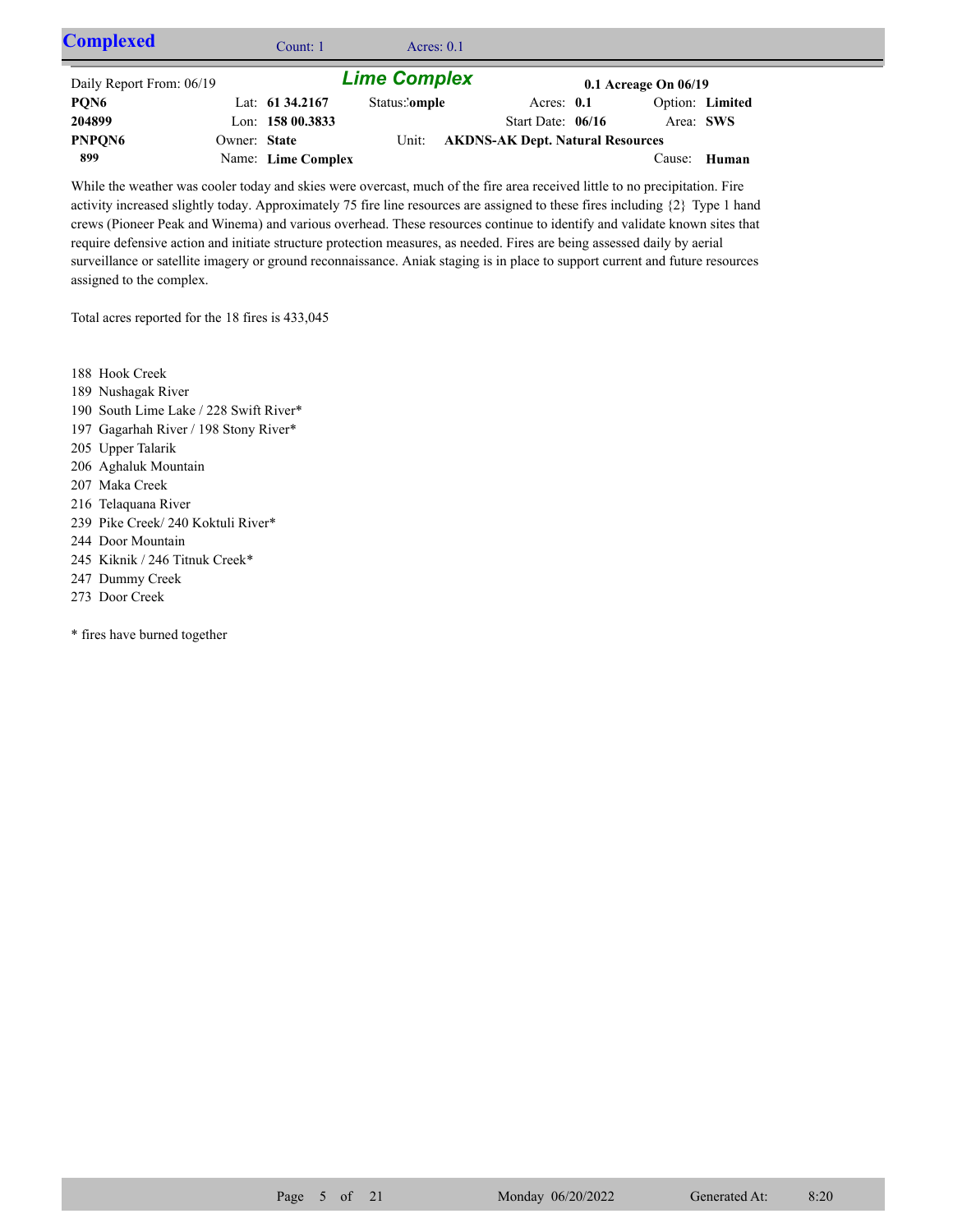| <b>Staffed</b>                                                                                                                                                                                                                                   |                   | Count: 9                     | Acres: 400,421.3 |                                         |                 | Acreage Change: 547.0 |                                  |  |  |  |
|--------------------------------------------------------------------------------------------------------------------------------------------------------------------------------------------------------------------------------------------------|-------------------|------------------------------|------------------|-----------------------------------------|-----------------|-----------------------|----------------------------------|--|--|--|
| Daily Report From: 06/19                                                                                                                                                                                                                         |                   |                              |                  |                                         |                 |                       | No Acreage Change Since 06/18    |  |  |  |
| PQX0                                                                                                                                                                                                                                             |                   | Lat: $64\,20.6540$           | Status: S/U      |                                         | Acres: 2,818.9  |                       | Option: Modified                 |  |  |  |
| 212295                                                                                                                                                                                                                                           |                   | Lon: 144 57.9800             | Personnel: 15    | Start Date: 06/17                       |                 | Area: DAS             |                                  |  |  |  |
| <b>PNPQX0</b>                                                                                                                                                                                                                                    | Owner: State      |                              | Unit:            | <b>AKDNS-AK Dept. Natural Resources</b> |                 |                       |                                  |  |  |  |
| 295                                                                                                                                                                                                                                              |                   | Name: Central Creek Airstrip |                  |                                         |                 |                       | Cause: Lightning                 |  |  |  |
| Forestry units and helitack continued working the incident throughout the day. There was increased activity on the over                                                                                                                          |                   |                              |                  |                                         |                 |                       |                                  |  |  |  |
| 2800 acre fire throughout the day due to weather. This fire is uncontained and will be staffed going into next shift.                                                                                                                            |                   |                              |                  |                                         |                 |                       |                                  |  |  |  |
| Daily Report From: 06/19                                                                                                                                                                                                                         |                   |                              |                  |                                         |                 |                       | 200.0 Acreage Change Since 06/17 |  |  |  |
| PQV8                                                                                                                                                                                                                                             |                   | Lat: 67 06.2880              | Status: S/U      | Acres: 400.0                            |                 |                       | Option: Limited                  |  |  |  |
|                                                                                                                                                                                                                                                  |                   | Lon: $147,50.5020$           | Personnel: 8     | Start Date: 06/17                       |                 |                       | Area: UYD                        |  |  |  |
| PDPQV8                                                                                                                                                                                                                                           | Owner: <b>BLM</b> |                              | Unit:            | <b>AKCYD-Central Yukon Field Office</b> |                 |                       |                                  |  |  |  |
| 294                                                                                                                                                                                                                                              |                   | Name: Schilling Creek        |                  |                                         |                 |                       | Cause: Lightning                 |  |  |  |
| J-90 deployed 8 smoke jumpers each to protect the historic town site at Caro. Point protection operations will continue into<br>the next operational period.                                                                                     |                   |                              |                  |                                         |                 |                       |                                  |  |  |  |
| Daily Report From: 06/19                                                                                                                                                                                                                         |                   |                              |                  |                                         |                 |                       | No Acreage Change Since 06/18    |  |  |  |
| PQM2                                                                                                                                                                                                                                             |                   | Lat: $6509.4667$             | Status: S/U      | Acres: 64.1                             |                 | Option: Full          |                                  |  |  |  |
| 211284                                                                                                                                                                                                                                           |                   | Lon: 148 12.6833             | Personnel: 128   | Start Date: 06/15                       |                 | Area: FAS             |                                  |  |  |  |
| PNPQM2                                                                                                                                                                                                                                           | Owner: State      |                              | Unit:            | <b>AKDNS-AK Dept. Natural Resources</b> |                 |                       |                                  |  |  |  |
| 284                                                                                                                                                                                                                                              |                   | Name: Aggie Creek            |                  |                                         |                 |                       | Cause: Lightning                 |  |  |  |
| Minimal spreading of the incident occurred. Ground crews, helitack, and AFS aerial support worked this incident today.                                                                                                                           |                   |                              |                  |                                         |                 |                       |                                  |  |  |  |
| Daily Report From: 06/19                                                                                                                                                                                                                         |                   |                              |                  |                                         |                 |                       | No Acreage Change Since 06/18    |  |  |  |
| PP3C                                                                                                                                                                                                                                             |                   | Lat: $6617.0400$             | Status: S/U      | Acres: 88.0                             |                 |                       | Option: Modified                 |  |  |  |
| 232252                                                                                                                                                                                                                                           |                   | Lon: 154 06.8217             | Personnel: 42    | Start Date: 06/09                       |                 | Area: TAD             |                                  |  |  |  |
| PDPP3C                                                                                                                                                                                                                                           |                   | Owner: ANCSA                 | Unit:            | <b>AKDYN-Doyon, Limited</b>             |                 |                       |                                  |  |  |  |
| 252                                                                                                                                                                                                                                              |                   | Name: Batztoa Lake           |                  |                                         |                 |                       | Cause: Lightning                 |  |  |  |
| Personnel continued to grid and mop up today. Areas of smoke are still being found in pockets of white spruce. Tentative<br>demobilization for Vail Interagency Hotshot Crew is planned for 6/21 and K River 1 Crew 6/22.                        |                   |                              |                  |                                         |                 |                       |                                  |  |  |  |
| Daily Report From: 06/19                                                                                                                                                                                                                         |                   |                              |                  |                                         |                 |                       | No Acreage Change Since 06/18    |  |  |  |
|                                                                                                                                                                                                                                                  |                   | Lat: 59 53.7000              | Status: S/U      |                                         | Acres: 55,454.0 |                       | Option: Limited                  |  |  |  |
| 204240                                                                                                                                                                                                                                           |                   | Lon: 156 05.4833             | Personnel: 12    | Start Date: 06/08                       |                 | Area: SWS             |                                  |  |  |  |
|                                                                                                                                                                                                                                                  | Owner: State      |                              | Unit:            | <b>AKDNS-AK Dept. Natural Resources</b> |                 |                       |                                  |  |  |  |
| 240                                                                                                                                                                                                                                              |                   | Name: Koktuli River          |                  |                                         |                 |                       | Cause: Lightning                 |  |  |  |
| Fire line resources continue to validate allotments that need defensive action along the Kuskokwim and Holitna Rivers. Little<br>to no moisture was received over the fire area.                                                                 |                   |                              |                  |                                         |                 |                       |                                  |  |  |  |
|                                                                                                                                                                                                                                                  |                   |                              |                  |                                         |                 |                       |                                  |  |  |  |
| Daily Report From: 06/19                                                                                                                                                                                                                         |                   |                              |                  |                                         |                 |                       | No Acreage Change Since 06/18    |  |  |  |
| PP9N                                                                                                                                                                                                                                             |                   | Lat: 63 17.6040              | Status: S/U      |                                         | Acres: 22,246.3 | Option: Full          |                                  |  |  |  |
| 204220                                                                                                                                                                                                                                           |                   | Lon: $1544.0240$             | Personnel: 27    | Start Date: 06/07                       |                 | Area: SWS             |                                  |  |  |  |
| PNPP9N                                                                                                                                                                                                                                           | Owner: State      |                              | Unit:            | <b>AKDNS-AK Dept. Natural Resources</b> |                 |                       |                                  |  |  |  |
| 220                                                                                                                                                                                                                                              |                   | Name: Submarine Creek        |                  |                                         |                 |                       | Cause: Lightning                 |  |  |  |
| Yukon Crew completed protection around the main structures at Medfra today and will move to securing outlying structures<br>tomorrow. Other personnel continued mop up around Nixon Fork Mine. H-99675 completed one cycle of bucket work on the |                   |                              |                  |                                         |                 |                       |                                  |  |  |  |

southern portion of the fire. Burn out around structures at the mine is planned for tomorrow or the next day depending on weather.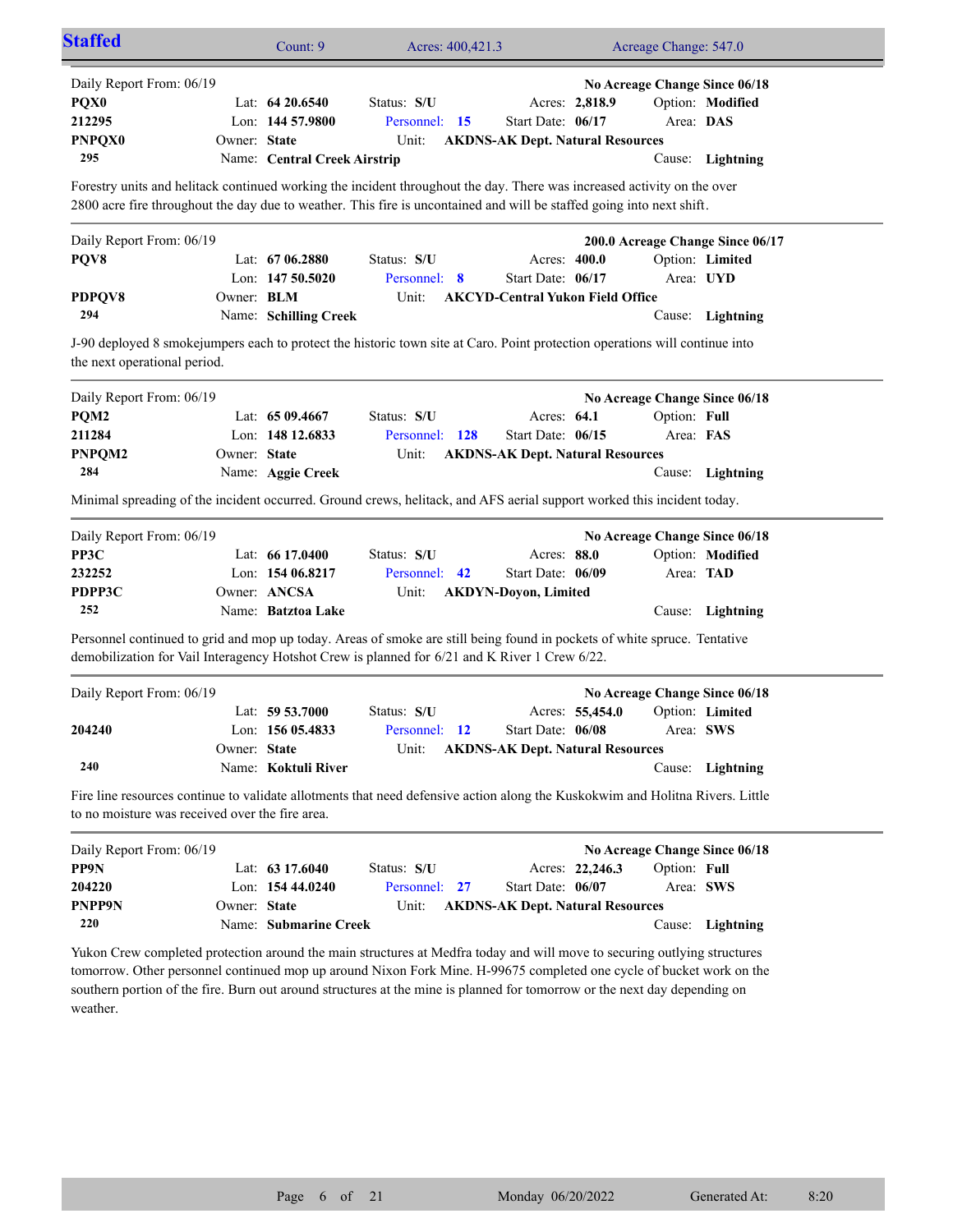| <b>Staffed</b>           |              | Count: 9               | Acres: 400,421.3 |                                         |                  | Acreage Change: 547.0 |                                 |  |
|--------------------------|--------------|------------------------|------------------|-----------------------------------------|------------------|-----------------------|---------------------------------|--|
| Daily Report From: 06/19 |              |                        |                  |                                         |                  |                       | -1.0 Acreage Change Since 06/18 |  |
| PP6W                     |              | Lat: $61\,34.2167$     | Status: S/U      |                                         | Acres: 107,151.0 |                       | Option: Limited                 |  |
| 204206                   |              | Lon: $15800.3833$      | Personnel: 57    | Start Date: $06/06$                     |                  |                       | Area: SWS                       |  |
| <b>PNPP6W</b>            | Owner: State |                        | Unit:            | <b>AKDNS-AK Dept. Natural Resources</b> |                  |                       |                                 |  |
| 206                      |              | Name: Aghaluk Mountain |                  |                                         |                  | Cause:                | Lightning                       |  |
| Daily Report From: 06/19 |              |                        |                  |                                         |                  |                       | No Acreage Change Since 06/18   |  |
| PPM <sub>5</sub>         |              | Lat: $63\,40.6433$     | Status: S/U      |                                         | Acres: 48,666.0  |                       | Option: Limited                 |  |
| 231185                   |              | Lon: 153 34.3383       | Personnel:<br>20 | Start Date: 06/05                       |                  |                       | Area: TAD                       |  |
| PDPPM5                   | Owner: State |                        | Unit:            | <b>AKDNS-AK Dept. Natural Resources</b> |                  |                       |                                 |  |
|                          |              |                        |                  |                                         |                  |                       |                                 |  |
| 185                      |              | Name: Hog Butte        |                  |                                         |                  | Cause:                | Lightning                       |  |

| Daily Report From: 06/19 |                     |                |                                                  |                  |                        | 348.0 Acreage Change Since 06/18 |
|--------------------------|---------------------|----------------|--------------------------------------------------|------------------|------------------------|----------------------------------|
| PN6K                     | Lat: $62\,21.9500$  | Status: S/U    |                                                  | Acres: 163,533.0 | <b>Option: Limited</b> |                                  |
| 232160                   | Lon: $162\,47.9633$ | Personnel: 242 | Start Date: 05/31                                |                  | Area: GAD              |                                  |
| <b>PDPN6K</b>            | Owner: USFWS        |                | Unit: AKYDR-Yukon Delta National Wildlife Refuge |                  |                        |                                  |
| 160                      | Name: East Fork     |                |                                                  |                  |                        | Cause: Lightning                 |

Primary and secondary line are in place and plumbed around St. Marys Pitka Point Mountain Village. Full Supression strategy on the western and eastern flanks where the fire has crossed the Andreafsky River and east fork. Confinement Strategy between the main fork and east fork of the Andreafsky both to the north and south.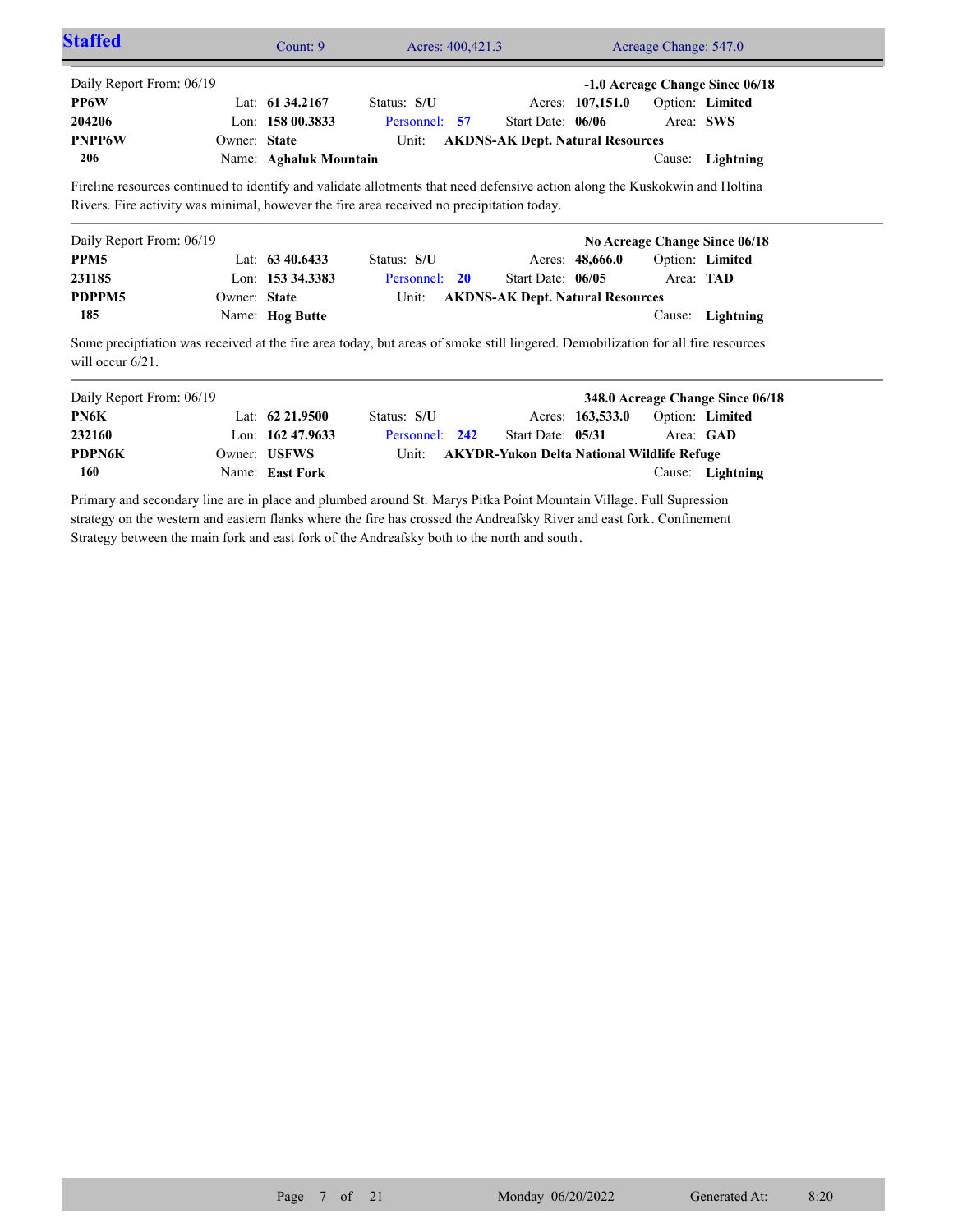| <b>Monitor</b><br>Acreage Change: 12,561.6<br>Acres: 642,140.4<br>Count: 86 |  |
|-----------------------------------------------------------------------------|--|
|-----------------------------------------------------------------------------|--|

| Daily Report From: 06/19 |                   |                       |             |                                    | No Acreage Change Since 06/18 |                  |
|--------------------------|-------------------|-----------------------|-------------|------------------------------------|-------------------------------|------------------|
| PO1L                     |                   | Lat: 64 13.3867       | Status: U/U | Acres: $1.0$                       | Option: Limited               |                  |
|                          |                   | Lon: $15203.6233$     |             | Start Date: 06/18                  | Area: TAD                     |                  |
| PDPO1L                   | Owner: <b>BLM</b> |                       | Unit:       | – AKCYD-Central Yukon Field Office |                               |                  |
| 307                      |                   | Name: Kuskokwim River |             |                                    |                               | Cause: Lightning |

N9011N performed reconnaissance of the reported area and found nothing. Area will be monitored via air as weather allows.

| Daily Report From: 06/19 |                     |             |                                             |           | 17.0 Acreage Change Since 06/18 |
|--------------------------|---------------------|-------------|---------------------------------------------|-----------|---------------------------------|
| PO1J                     | Lat: $64\,24.3400$  | Status: U/U | Acres: 20.0                                 |           | Option: Limited                 |
|                          | Lon: $157\,42.7267$ |             | Start Date: 06/18                           | Area: GAD |                                 |
| PNPO1J                   | Owner: USFWS        |             | Unit: AKINR-Innoko National Wildlife Refuge |           |                                 |
| 306                      | Name: Eddy Creek    |             |                                             |           | Cause: Lightning                |

The fire picked up activity with the warmer weather and winds. It was called in by several aircraft and from Nulato. The fire was observed to be 50% active and backing in spruce and tundra, surrounded by bodies of water. It is approximately 20 acres.

| Last Report: 06/18       |              |                    |               |                                         | $0.1$ Acreage On $06/18$      |                  |  |
|--------------------------|--------------|--------------------|---------------|-----------------------------------------|-------------------------------|------------------|--|
| PQ0C                     |              | Lat: $59\,51.2106$ | Status: U/U   | Acres: $0.1$                            |                               | Option: Modified |  |
| 000304                   |              | Lon: $14430.0720$  |               | Start Date: 06/18                       |                               | Area: CGF        |  |
| <b>POPQOC</b>            | Owner: USFS  |                    | Unit:         | <b>AKCGF-Chugach National Forest</b>    |                               |                  |  |
| 304                      |              | Name: Kayak Island |               |                                         | Cause:                        | Undetermined     |  |
| Daily Report From: 06/19 |              |                    |               |                                         | No Acreage Change Since 06/18 |                  |  |
| POZ3                     |              | Lat: 65 30.9183    | Status: $U/C$ | Acres: $2.5$                            |                               | Option: Limited  |  |
| 231302                   |              | Lon: 144 28.3317   |               | Start Date: $06/17$                     |                               | Area: UYD        |  |
| PDPOZ3                   | Owner: State |                    | Unit:         | <b>AKDNS-AK Dept. Natural Resources</b> |                               |                  |  |

Fire personnel returned to the fire to mop-up heat on the line. Minimal areas of heat were observed and the fire is 100% contained. Fire will be monitored as weather allows.

Name: **Medicine**

**302**

| Last Report: $06/17$     |                                         |               |                                                   | 15.0 Acreage On 06/17           |                              |  |
|--------------------------|-----------------------------------------|---------------|---------------------------------------------------|---------------------------------|------------------------------|--|
| POY1                     | Lat: $64\,53.8700$<br>Lon: $15552.7817$ | Status: U/U   | Acres: 15.0<br>Start Date: 06/17                  |                                 | Option: Limited<br>Area: GAD |  |
| PDPQY1<br><b>300</b>     | Owner: ANCSA<br>Name: Bear Creek        | Unit:         | <b>AKDYN-Doyon, Limited</b>                       | Cause:                          | Lightning                    |  |
| Daily Report From: 06/19 |                                         |               |                                                   | -0.7 Acreage Change Since 06/18 |                              |  |
| POX <sub>2</sub>         | Lat: 66 06.5994                         | Status: $U/C$ | Acres: $0.3$                                      |                                 | Option: Modified             |  |
|                          | Lon: $14406.5820$                       |               | Start Date: 06/17                                 |                                 | Area: UYD                    |  |
| PDPOX2                   | Owner: USFWS                            | Unit:         | <b>AKYFR-Yukon Flats National Wildlife Refuge</b> |                                 |                              |  |

Name: **Approximate** Cause: **Lightning 299**

Fire personnel returned to the fire to mop-up smoke observed near the line. Personnel contained and controlled the fire on 6/19/22. Fire will be monitored as weather allows.

| Last Report: $06/17$ |              |                     |             |                                         | 5.0 Acreage On 06/17 |                  |
|----------------------|--------------|---------------------|-------------|-----------------------------------------|----------------------|------------------|
| POX1                 |              | Lat: $6608.7233$    | Status: U/U | Acres: $5.0$                            |                      | Option: Limited  |
|                      |              | Lon: $143\,43.6267$ |             | Start Date: 06/17                       |                      | Area: UYD        |
| PDPOX1               | Owner: State |                     | Unit:       | <b>AKDNS-AK Dept. Natural Resources</b> |                      |                  |
| 298                  | Name: Big    |                     |             |                                         |                      | Cause: Lightning |
|                      |              |                     |             |                                         |                      |                  |

Cause: **Lightning**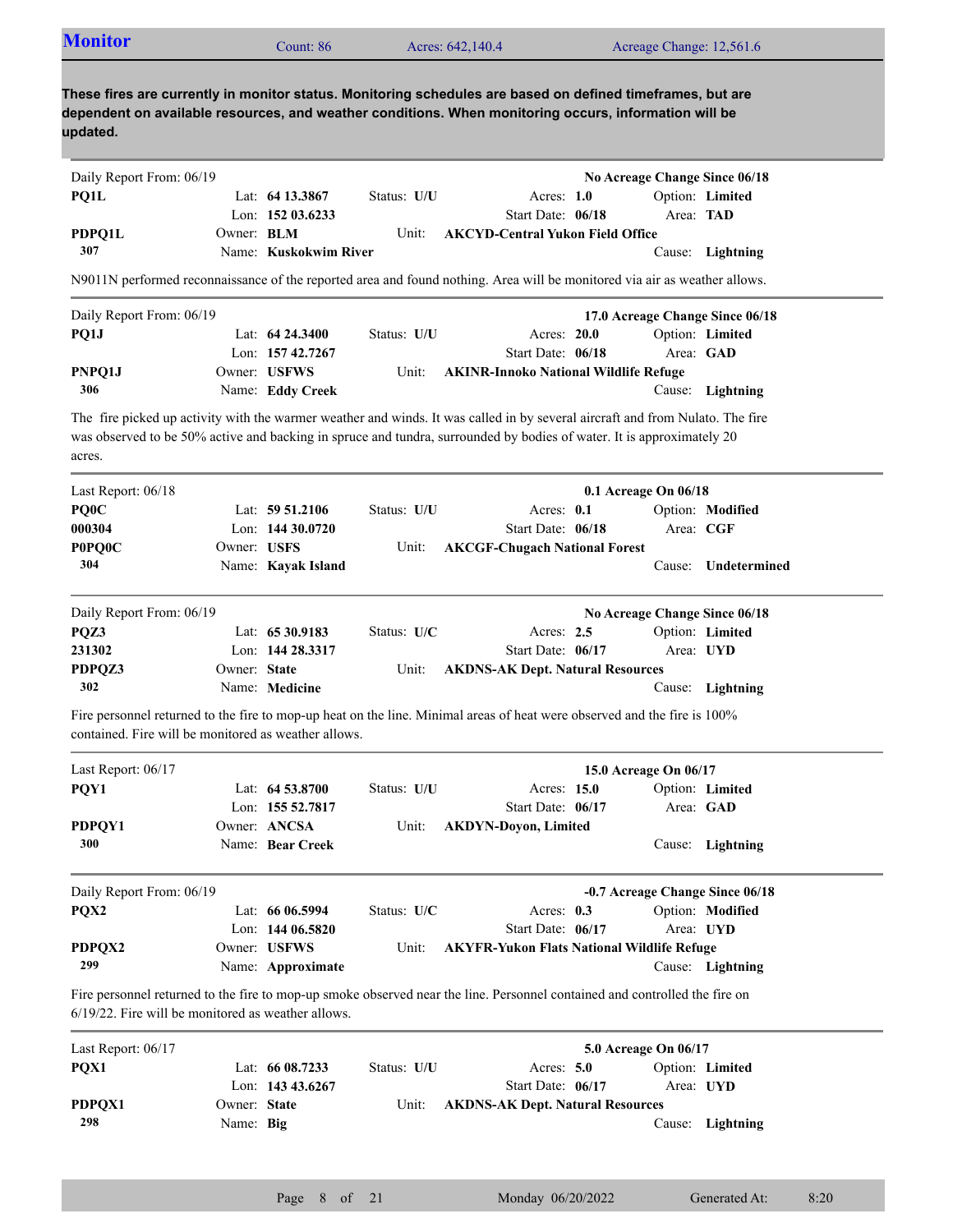| <b>Monitor</b>                                                                                                                                                                                                                  |              | Count: 86                    |             | Acres: 642,140.4                                     |              |                   | Acreage Change: 12,561.6      |                                  |
|---------------------------------------------------------------------------------------------------------------------------------------------------------------------------------------------------------------------------------|--------------|------------------------------|-------------|------------------------------------------------------|--------------|-------------------|-------------------------------|----------------------------------|
| These fires are currently in monitor status. Monitoring schedules are based on defined timeframes, but are<br>dependent on available resources, and weather conditions. When monitoring occurs, information will be<br>updated. |              |                              |             |                                                      |              |                   |                               |                                  |
| Daily Report From: 06/19                                                                                                                                                                                                        |              |                              |             |                                                      |              |                   | No Acreage Change Since 06/18 |                                  |
| PQW9                                                                                                                                                                                                                            |              | Lat: $65\,21.0583$           | Status: U/C |                                                      | Acres: $0.3$ |                   |                               | Option: Limited                  |
|                                                                                                                                                                                                                                 |              | Lon: 144 22.8417             |             | Start Date: 06/17                                    |              |                   | Area: UYD                     |                                  |
| PDPQW9                                                                                                                                                                                                                          | Owner: BLM   |                              | Unit:       | <b>AKEID-Eastern Interior Field Office</b>           |              |                   |                               |                                  |
| 297                                                                                                                                                                                                                             |              | Name: Birch Creek            |             |                                                      |              |                   |                               | Cause: Lightning                 |
| No new fire growth. Called contained 6/19 at 1800. All personnel demobilized.                                                                                                                                                   |              |                              |             |                                                      |              |                   |                               |                                  |
| Last Report: 06/17                                                                                                                                                                                                              |              |                              |             |                                                      |              |                   | 1.5 Acreage On 06/17          |                                  |
|                                                                                                                                                                                                                                 |              | Lat: 64 42.3870              | Status: U/U |                                                      | Acres: 1.5   |                   |                               | Option: Limited                  |
| 211296                                                                                                                                                                                                                          |              | Lon: 145 57.5620             |             |                                                      |              | Start Date: 06/17 | Area: FAS                     |                                  |
|                                                                                                                                                                                                                                 | Owner: State |                              | Unit:       | <b>AKDNS-AK Dept. Natural Resources</b>              |              |                   |                               |                                  |
| 296                                                                                                                                                                                                                             |              | Name: Yukon Creek            |             |                                                      |              |                   |                               | Cause: Lightning                 |
| Last Report: 06/18                                                                                                                                                                                                              |              |                              |             |                                                      |              |                   | No Acreage Change Since 06/17 |                                  |
| PQR8                                                                                                                                                                                                                            |              | Lat: $67\,42.7183$           | Status: U/C |                                                      | Acres: $2.9$ |                   | Option: Full                  |                                  |
|                                                                                                                                                                                                                                 |              | Lon: 145 17.0167             |             |                                                      |              | Start Date: 06/16 | Area: UYD                     |                                  |
| <b>PDPQR8</b>                                                                                                                                                                                                                   |              | Owner: ANCSA                 | Unit:       | <b>AKVLN-Venetie Indian And Neets Ai Corporation</b> |              |                   |                               |                                  |
| 290                                                                                                                                                                                                                             |              | Name: Winter Trail           |             |                                                      |              |                   |                               | Cause: Lightning                 |
|                                                                                                                                                                                                                                 |              |                              |             |                                                      |              |                   |                               |                                  |
| Last Report: 06/17                                                                                                                                                                                                              |              |                              |             |                                                      |              |                   | No Acreage Change Since 06/16 |                                  |
|                                                                                                                                                                                                                                 |              | Lat: 61 37.9800              | Status: U/C |                                                      | Acres: 2.4   |                   | Option: Critical              |                                  |
| 201289                                                                                                                                                                                                                          |              | Lon: $14947.4300$            |             |                                                      |              | Start Date: 06/16 | Area: MSS                     |                                  |
|                                                                                                                                                                                                                                 |              | Owner: Private               | Unit:       | <b>AKPRI-Private</b>                                 |              |                   |                               |                                  |
| 289                                                                                                                                                                                                                             |              | Name: Armstrong              |             |                                                      |              |                   |                               | Cause: Undetermined              |
| Last Report: 06/17                                                                                                                                                                                                              |              |                              |             |                                                      |              |                   |                               | 195.0 Acreage Change Since 06/16 |
| PQP5                                                                                                                                                                                                                            |              | Lat: 67 09.5737              | Status: U/U |                                                      |              | Acres: 340.0      |                               | Option: Limited                  |
|                                                                                                                                                                                                                                 |              | Lon: 149 19.1204             |             |                                                      |              | Start Date: 06/16 | Area: UYD                     |                                  |
| PDPQP5                                                                                                                                                                                                                          | Owner: BLM   |                              | Unit:       | <b>AKCYD-Central Yukon Field Office</b>              |              |                   |                               |                                  |
| 288                                                                                                                                                                                                                             |              | Name: Boatman                |             |                                                      |              |                   |                               | Cause: Lightning                 |
|                                                                                                                                                                                                                                 |              |                              |             |                                                      |              |                   |                               |                                  |
| Last Report: 06/16                                                                                                                                                                                                              |              |                              |             |                                                      |              |                   | No Acreage Change Since 06/15 |                                  |
| PQP4                                                                                                                                                                                                                            |              | Lat: 62 06.1690              | Status: U/C |                                                      | Acres: $0.3$ |                   | Option: Critical              |                                  |
| 201286                                                                                                                                                                                                                          |              | Lon: 150 02.8040             |             |                                                      |              | Start Date: 06/15 | Area: MSS                     |                                  |
| PNPQP4                                                                                                                                                                                                                          |              | Owner: Private               | Unit:       | <b>AKPRI-Private</b>                                 |              |                   |                               |                                  |
| 286                                                                                                                                                                                                                             |              | Name: Old Montana Creek Road |             |                                                      |              |                   |                               | Cause: Human                     |
| Last Report: 06/16                                                                                                                                                                                                              |              |                              |             |                                                      |              |                   | No Acreage Change Since 06/15 |                                  |
| PQM5                                                                                                                                                                                                                            |              | Lat: $59 58.0970$            | Status: U/U |                                                      | Acres: 1.0   |                   | Option: Full                  |                                  |
| 204285                                                                                                                                                                                                                          |              | Lon: $16254.6430$            |             |                                                      |              | Start Date: 06/09 | Area: SWS                     |                                  |
| PNPQM5                                                                                                                                                                                                                          |              | Owner: ANCSA                 | Unit:       | <b>AKVLN-Qemirtalet Coast Corporation</b>            |              |                   |                               |                                  |
| 285                                                                                                                                                                                                                             |              | Name: Kongiganak Dump        |             |                                                      |              |                   |                               | Cause: Human                     |
|                                                                                                                                                                                                                                 |              |                              |             |                                                      |              |                   |                               |                                  |
| Last Report: 06/15                                                                                                                                                                                                              |              |                              |             |                                                      |              |                   | 0.7 Acreage On 06/15          |                                  |
| PQM1                                                                                                                                                                                                                            |              | Lat: $6511.3130$             | Status: U/U |                                                      | Acres: $0.7$ |                   |                               | Option: Limited                  |
| 211283                                                                                                                                                                                                                          |              | Lon: $14649.0800$            |             |                                                      |              | Start Date: 06/15 | Area: FAS                     |                                  |
| PNPQM1                                                                                                                                                                                                                          | Owner: State |                              | Unit:       | <b>AKDNS-AK Dept. Natural Resources</b>              |              |                   |                               |                                  |
| 283                                                                                                                                                                                                                             |              | Name: MP 54 Steese Hwy       |             |                                                      |              |                   |                               | Cause: Lightning                 |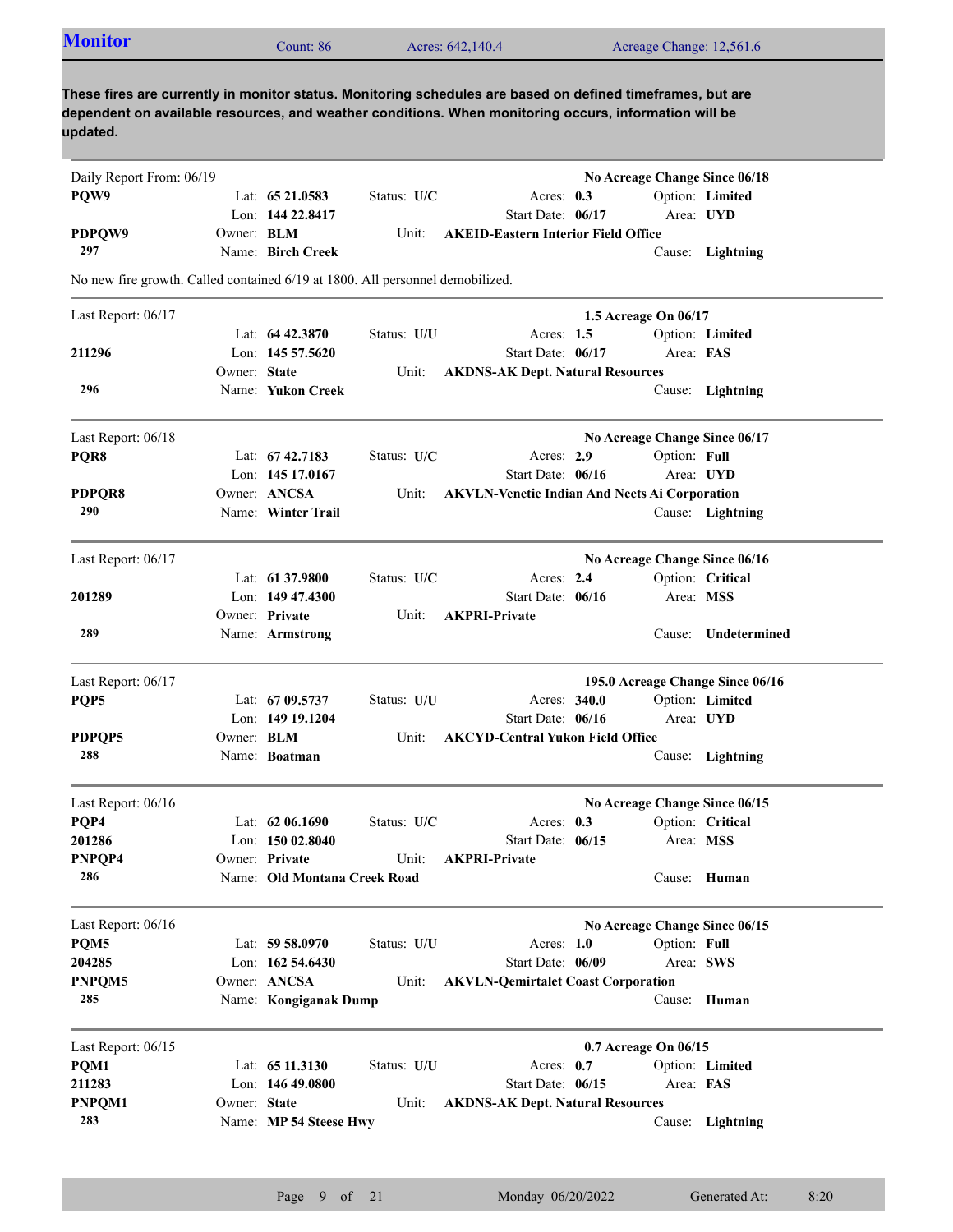|  | <b>Monitor</b><br>$\mathcal$ cunt: 86 | Acres: 642,140.4<br>Acreage Change: 12,561.6 |
|--|---------------------------------------|----------------------------------------------|
|--|---------------------------------------|----------------------------------------------|

| Last Report: 06/18                           |                   |                       |             | No Acreage Change Since 06/17                     |           |                                    |
|----------------------------------------------|-------------------|-----------------------|-------------|---------------------------------------------------|-----------|------------------------------------|
| PQL7                                         |                   | Lat: 64 58.3267       | Status: U/U | Acres: 1.3                                        |           | Option: Modified                   |
| 231282                                       |                   | Lon: 151 06.2817      |             | Start Date: 06/15                                 | Area: TAD |                                    |
| PDPQL7                                       | Owner: State      |                       | Unit:       | <b>AKDNS-AK Dept. Natural Resources</b>           |           |                                    |
| 282                                          | Name: Bean        |                       |             |                                                   |           | Cause: Lightning                   |
|                                              |                   |                       |             |                                                   |           |                                    |
| Last Report: 06/18                           |                   |                       |             | No Acreage Change Since 06/15                     |           |                                    |
|                                              |                   | Lat: $6000.6967$      | Status: U/C | Acres: 1.8                                        |           | Option: Critical                   |
| 203279                                       |                   | Lon: 151 41.7300      |             | Start Date: 06/14                                 | Area: KKS |                                    |
|                                              | Owner: State      |                       | Unit:       | <b>AKDNS-AK Dept. Natural Resources</b>           |           |                                    |
| 279                                          |                   | Name: Berussa         |             |                                                   |           | Cause: Human                       |
| Daily Report From: 06/19                     |                   |                       |             | No Acreage Change Since 06/14                     |           |                                    |
| PQB <sub>2</sub>                             |                   | Lat: 64 53.8917       | Status: U/U | Acres: $0.5$                                      |           | Option: Critical                   |
| 211278                                       |                   | Lon: 147 40.9133      |             | Start Date: 06/14                                 | Area: FAS |                                    |
| PNPQB2                                       |                   | Owner: Private        | Unit:       | <b>AKPRI-Private</b>                              |           |                                    |
| 278                                          |                   |                       |             |                                                   |           |                                    |
|                                              |                   | Name: Valley View     |             |                                                   |           | Cause: Human                       |
| Last Report: 06/18                           |                   |                       |             |                                                   |           | 3,152.4 Acreage Change Since 06/17 |
| PP9J                                         |                   | Lat: $6503.5100$      | Status: U/U | Acres: 5,399.7                                    |           | Option: Limited                    |
|                                              |                   | Lon: 155 14.0050      |             | Start Date: 06/13                                 |           | Area: GAD                          |
| PDPP9J                                       | Owner: <b>BLM</b> |                       | Unit:       | <b>AKCYD-Central Yukon Field Office</b>           |           |                                    |
| 274                                          |                   | Name: Melozitna       |             |                                                   |           | Cause: Lightning                   |
|                                              |                   |                       |             |                                                   |           |                                    |
| Daily Report From: 06/19                     |                   |                       |             |                                                   |           | 1,948.5 Acreage Change Since 06/17 |
|                                              |                   | Lat: $61\,01.6500$    | Status: U/U | Acres: 4,350.5                                    |           | Option: Limited                    |
| 204273                                       |                   | Lon: 156 12.2833      |             | Start Date: 06/12                                 | Area: SWS |                                    |
|                                              | Owner: State      |                       | Unit:       | <b>AKDNS-AK Dept. Natural Resources</b>           |           |                                    |
| 273                                          |                   | Name: Door Creek      |             |                                                   |           | Cause: Lightning                   |
| Acreage increase due to updated gis mapping. |                   |                       |             |                                                   |           |                                    |
| Last Report: 06/12                           |                   |                       |             | No Acreage Change Since 06/11                     |           |                                    |
| PP6R                                         |                   | Lat: 65 33.4248       | Status: U/U | Acres: $1.0$                                      |           | Option: Limited                    |
| 231269                                       |                   | Lon: $14505.4000$     |             | Start Date: 06/11                                 | Area: UYD |                                    |
| PDPP6R                                       | Owner: State      |                       |             | Unit: AKDNS-AK Dept. Natural Resources            |           |                                    |
| 269                                          |                   | Name: Bedrock         |             |                                                   |           | Cause: Human                       |
|                                              |                   |                       |             |                                                   |           |                                    |
| Last Report: 06/16                           |                   |                       |             | 0.3 Acreage Change Since 06/14                    |           |                                    |
| PP9G                                         |                   | Lat: 60 56.9700       | Status: U/U | Acres: 0.8                                        |           | Option: Limited                    |
| 000264                                       |                   | Lon: 149 40.9980      |             | Start Date: 06/05                                 | Area: CGF |                                    |
| P0PP9G                                       | Owner: USFS       |                       | Unit:       | <b>AKCGF-Chugach National Forest</b>              |           |                                    |
| 264                                          |                   | Name: Halfway Island  |             |                                                   | Cause:    | Undetermined                       |
|                                              |                   |                       |             |                                                   |           |                                    |
| Last Report: 06/11                           |                   |                       |             | No Acreage Change Since 06/10                     |           |                                    |
| PP7R                                         |                   | Lat: 62 16.5334       | Status: U/U | Acres: 629.1                                      |           | Option: Limited                    |
| 204261                                       |                   | Lon: 164 24.2833      |             | Start Date: 06/10                                 | Area: SWS |                                    |
| PNPP7R                                       |                   | Owner: USFWS          | Unit:       | <b>AKYDR-Yukon Delta National Wildlife Refuge</b> |           |                                    |
| 261                                          |                   | Name: Ponglevik River |             |                                                   |           | Cause: Undetermined                |
|                                              |                   |                       |             |                                                   |           |                                    |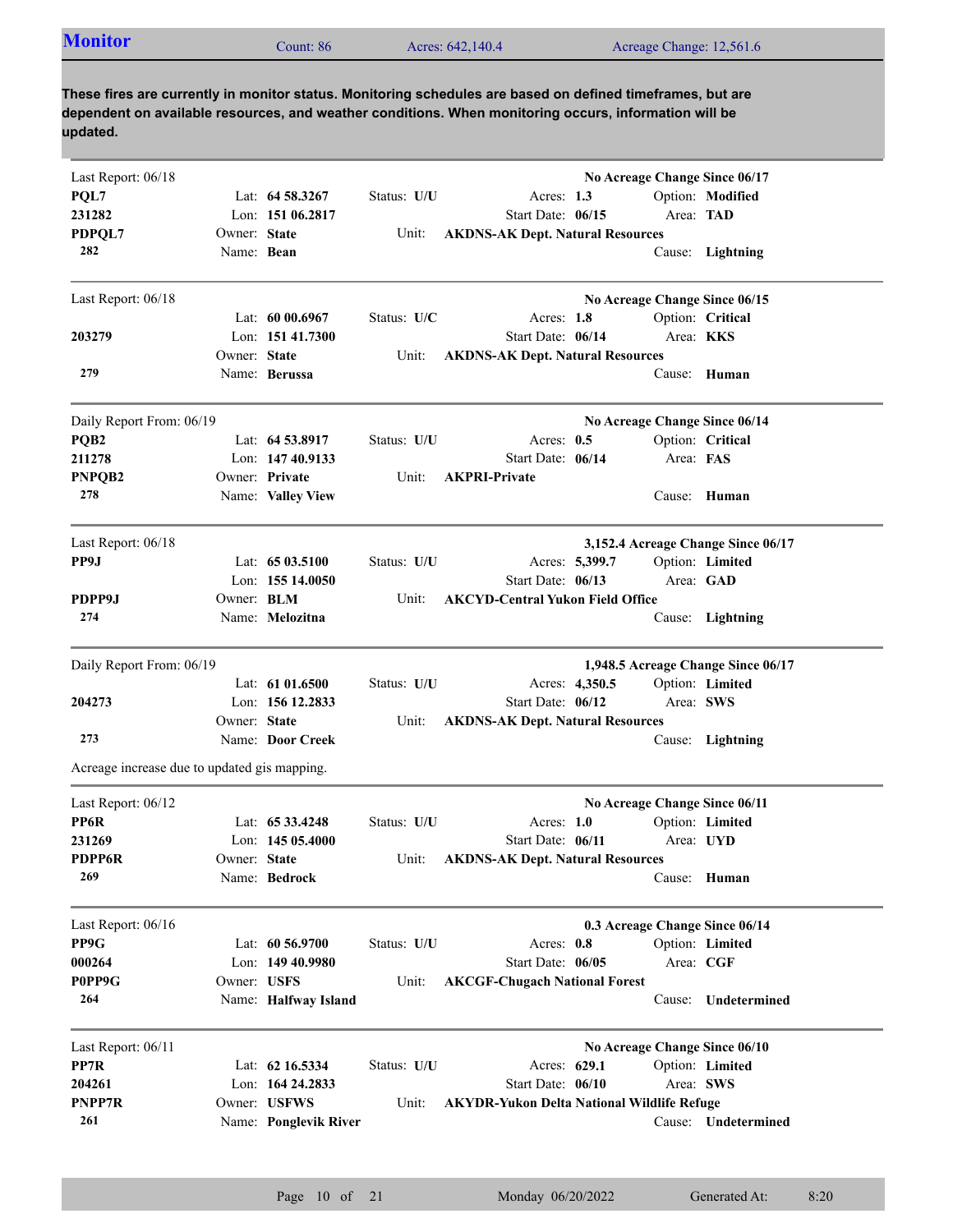| <b>Monitor</b>                                          |              | Count: 86                |               | Acres: 642,140.4                                                                                                                                                                                                    | Acreage Change: 12,561.6 |                                 |
|---------------------------------------------------------|--------------|--------------------------|---------------|---------------------------------------------------------------------------------------------------------------------------------------------------------------------------------------------------------------------|--------------------------|---------------------------------|
| updated.                                                |              |                          |               | These fires are currently in monitor status. Monitoring schedules are based on defined timeframes, but are<br>dependent on available resources, and weather conditions. When monitoring occurs, information will be |                          |                                 |
| Last Report: $06/15$                                    |              |                          |               |                                                                                                                                                                                                                     |                          | No Acreage Change Since 06/09   |
|                                                         |              | Lat: $63\,36.4330$       | Status: U/U   | Acres: $44.9$                                                                                                                                                                                                       |                          | Option: Modified                |
| 204260                                                  |              | Lon: 153 47.2330         |               | Start Date: 06/09                                                                                                                                                                                                   | Area: SWS                |                                 |
| 260                                                     | Owner: State | Name: Hardscrabble Creek | Unit:         | <b>AKDNS-AK Dept. Natural Resources</b>                                                                                                                                                                             | Cause:                   | Undetermined                    |
| Daily Report From: 06/19                                |              |                          |               |                                                                                                                                                                                                                     |                          | No Acreage Change Since 06/18   |
| PP4C                                                    |              | Lat: $6544.4240$         | Status: $U/C$ | Acres: 17.6                                                                                                                                                                                                         | Option: Full             |                                 |
| 232259                                                  |              | Lon: 144 14.0880         |               | Start Date: 06/09                                                                                                                                                                                                   | Area: UYD                |                                 |
| PDPP4C                                                  |              | Owner: ANCSA             | Unit:         | <b>AKDHCN-Danzhit Hanlaii Corporation</b>                                                                                                                                                                           |                          |                                 |
| 259                                                     |              | Name: Bolgen Creek       |               |                                                                                                                                                                                                                     |                          | Cause: Human                    |
| Called controlled 6/19 1400. All personnel demobilized. |              |                          |               |                                                                                                                                                                                                                     |                          |                                 |
| Last Report: 06/16                                      |              |                          |               |                                                                                                                                                                                                                     |                          | No Acreage Change Since 06/09   |
| PP4 <sub>B</sub>                                        |              | Lat: $6017.5110$         | Status: U/U   | Acres: 419.5                                                                                                                                                                                                        |                          | Option: Limited                 |
| 204258                                                  |              | Lon: $16020.4020$        |               | Start Date: 06/09                                                                                                                                                                                                   | Area: SWS                |                                 |
| PNPP4B                                                  |              | Owner: USFWS             | Unit:         | <b>AKYDR-Yukon Delta National Wildlife Refuge</b>                                                                                                                                                                   |                          |                                 |
| 258                                                     |              | Name: Fork Creek         |               |                                                                                                                                                                                                                     |                          | Cause: Lightning                |
| Daily Report From: 06/19                                |              |                          |               |                                                                                                                                                                                                                     |                          | No Acreage Change Since 06/18   |
| <b>PP37</b>                                             |              | Lat: $62\,35.3667$       | Status: U/U   | Acres: 72,499.0                                                                                                                                                                                                     |                          | Option: Limited                 |
|                                                         |              | Lon: $163\,27.9650$      |               | Start Date: 06/09                                                                                                                                                                                                   | Area: GAD                |                                 |
| PNPP37                                                  |              | Owner: USFWS             | Unit:         | <b>AKYDR-Yukon Delta National Wildlife Refuge</b>                                                                                                                                                                   |                          |                                 |
| 256                                                     |              | Name: Apoon Pass         |               |                                                                                                                                                                                                                     |                          | Cause: Unknown                  |
| the fire.                                               |              |                          |               | Planned actions include aerial reconnaissance and protection measures if warranted for allotments directly north and west of                                                                                        |                          |                                 |
| Daily Report From: 06/19                                |              |                          |               |                                                                                                                                                                                                                     |                          | No Acreage Change Since 06/17   |
| PP2N                                                    |              | Lat: 59 28.4333          | Status: U/U   | Acres: 539.8                                                                                                                                                                                                        |                          | Option: Limited                 |
| 204249                                                  |              | Lon: 159 30.7333         |               | Start Date: 06/08                                                                                                                                                                                                   | Area: SWS                |                                 |
| <b>PNPP2N</b>                                           |              | Owner: USFWS             | Unit:         | <b>AKTGR-Togiak National Wildlife Refuge</b>                                                                                                                                                                        |                          |                                 |
| 249                                                     |              | Name: Ongivinuk River    |               |                                                                                                                                                                                                                     |                          | Cause: Lightning                |
| Perimeter acres updated.                                |              |                          |               |                                                                                                                                                                                                                     |                          |                                 |
| Last Report: 06/17                                      |              |                          |               |                                                                                                                                                                                                                     |                          | No Acreage Change Since 06/08   |
| PP2M                                                    |              | Lat: 59 18.5500          | Status: U/U   | Acres: 331.1                                                                                                                                                                                                        |                          | Option: Limited                 |
| 204248                                                  |              | Lon: 159 25.2167         |               | Start Date: 06/08                                                                                                                                                                                                   | Area: SWS                |                                 |
| PNPP2M                                                  |              | Owner: USFWS             | Unit:         | <b>AKTGR-Togiak National Wildlife Refuge</b>                                                                                                                                                                        |                          |                                 |
| 248                                                     |              | Name: Ongoke River       |               |                                                                                                                                                                                                                     |                          | Cause: Undetermined             |
| Last Report: 06/16                                      |              |                          |               |                                                                                                                                                                                                                     |                          | -0.7 Acreage Change Since 06/08 |
|                                                         |              | Lat: 60 29.1000          | Status: U/U   | Acres: 178.0                                                                                                                                                                                                        |                          | Option: Limited                 |
| 204247                                                  |              | Lon: 155 13.5000         |               | Start Date: 06/08                                                                                                                                                                                                   | Area: SWS                |                                 |
|                                                         | Owner: State |                          | Unit:         | <b>AKDNS-AK Dept. Natural Resources</b>                                                                                                                                                                             |                          |                                 |
| 247                                                     |              | Name: Dummy Creek        |               |                                                                                                                                                                                                                     |                          | Cause: Lightning                |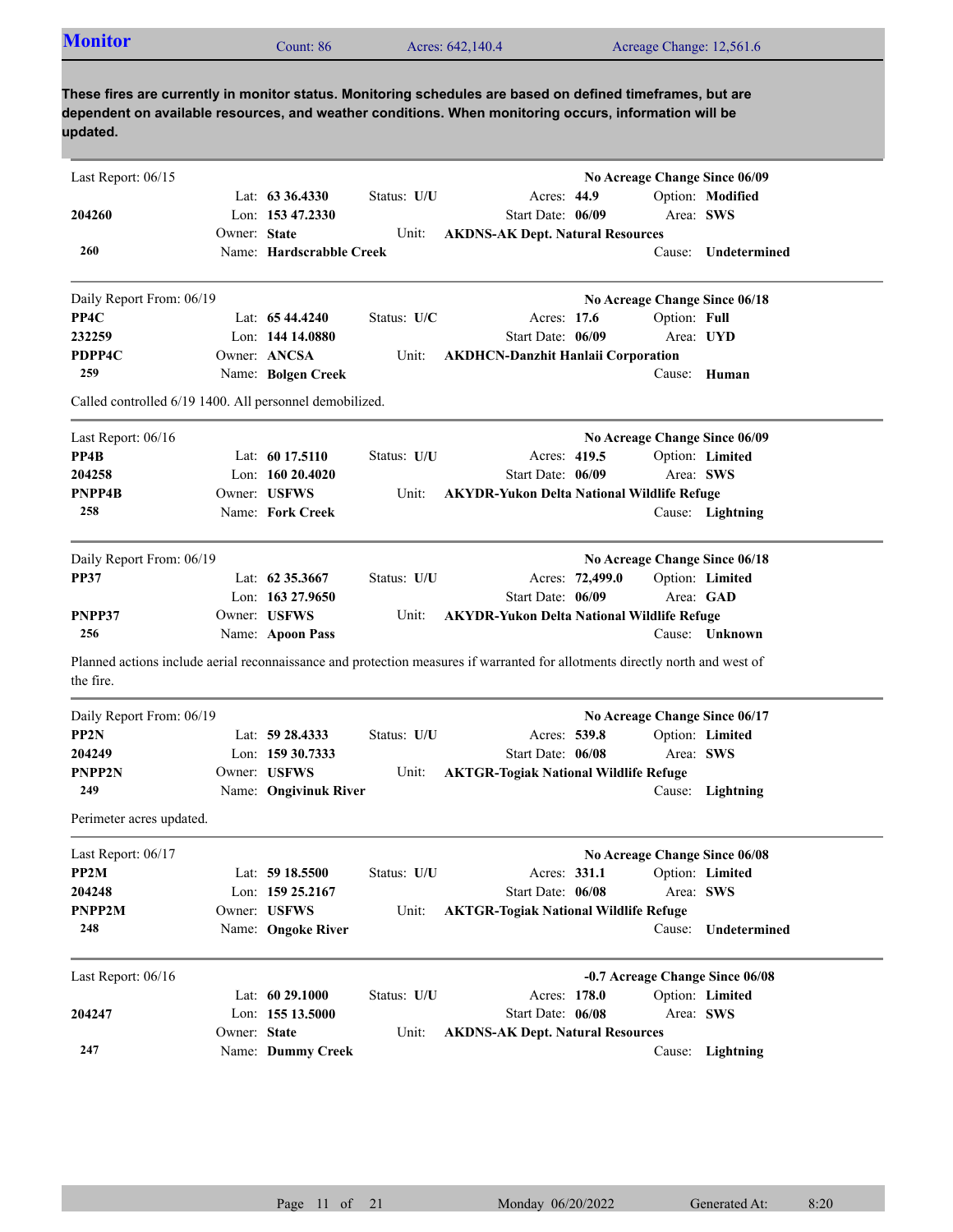| <b>Monitor</b><br>Acreage Change: 12,561.6<br>Acres: 642,140.4<br>Count: 86 |
|-----------------------------------------------------------------------------|
|-----------------------------------------------------------------------------|

| Last Report: $06/17$      |                   |                                      |             |                                                              |              | No Acreage Change Since 06/16      |
|---------------------------|-------------------|--------------------------------------|-------------|--------------------------------------------------------------|--------------|------------------------------------|
| 204246                    |                   | Lat: $6048.0000$<br>Lon: 157 00.9167 | Status: U/U | Acres: 37,211.0<br>Start Date: 06/08                         |              | Option: Limited<br>Area: SWS       |
|                           | Owner: State      |                                      | Unit:       | <b>AKDNS-AK Dept. Natural Resources</b>                      |              |                                    |
| 246                       |                   | Name: Titnuk Creek                   |             |                                                              |              | Cause: Lightning                   |
| Last Report: 06/17        |                   |                                      |             |                                                              |              | No Acreage Change Since 06/16      |
|                           |                   | Lat: $60\,53.5000$                   | Status: U/U | Acres: 39,448.0                                              |              | Option: Limited                    |
| 204245                    |                   | Lon: 157 13.0834                     |             | Start Date: 06/08                                            | Area: SWS    |                                    |
|                           | Owner: State      |                                      | Unit:       | <b>AKDNS-AK Dept. Natural Resources</b>                      |              |                                    |
| 245                       |                   | Name: Kiknik                         |             |                                                              |              | Cause: Lightning                   |
| Last Report: 06/17        |                   |                                      |             |                                                              |              | 2,285.0 Acreage Change Since 06/16 |
|                           |                   | Lat: 61 09.7500                      | Status: U/U | Acres: 30,879.0                                              |              | Option: Limited                    |
| 204244                    | Owner: State      | Lon: 156 05.1833                     |             | Start Date: 06/08                                            | Area: SWS    |                                    |
| 244                       |                   | Name: Door Mountain                  | Unit:       | <b>AKDNS-AK Dept. Natural Resources</b>                      |              | Cause: Lightning                   |
| Last Report: 06/11        |                   |                                      |             |                                                              |              | -23.9 Acreage Change Since 06/10   |
| PP2L                      |                   | Lat: $6608.9250$                     | Status: U/C | Acres: 326.1                                                 |              | Option: Limited                    |
| 232243                    |                   | Lon: $15636.9067$                    |             | Start Date: 06/08                                            |              | Area: GAD                          |
| <b>PDPP2L</b>             | Owner: <b>BLM</b> |                                      | Unit:       | <b>AKCYD-Central Yukon Field Office</b>                      |              |                                    |
| 243                       |                   | Name: Tom Cook                       |             |                                                              | Cause:       | Lightning                          |
| Last Report: 06/17        |                   |                                      |             |                                                              |              | 4.0 Acreage Change Since 06/16     |
| PP7Z                      |                   | Lat: $59\,52.7000$                   | Status: U/U | Acres: 39,580.0                                              |              | Option: Limited                    |
| 204239                    |                   | Lon: $15615.0500$                    |             | Start Date: 06/08                                            |              | Area: SWS                          |
| PNPP7Z<br>239             | Owner: State      | Name: Pike Creek                     | Unit:       | <b>AKDNS-AK Dept. Natural Resources</b>                      |              |                                    |
|                           |                   |                                      |             |                                                              |              | Cause: Lightning                   |
| Last Report: 06/18        |                   |                                      |             |                                                              |              | No Acreage Change Since 06/17      |
|                           |                   | Lat: $5912.3500$                     | Status: U/U | Acres: 27,496.6                                              | Option: Full |                                    |
| 204237                    | Owner: State      | Lon: $15805.6333$                    | Unit:       | Start Date: 06/08<br><b>AKDNS-AK Dept. Natural Resources</b> |              | Area: SWS                          |
| 237                       |                   | Name: Iowithla River                 |             |                                                              |              | Cause: Lightning                   |
| Last Report: 06/11        |                   |                                      |             |                                                              |              | 0.5 Acreage Change Since 06/10     |
|                           |                   | Lat: 62 28.5600                      | Status: U/C | Acres: 10.5                                                  |              | Option: Modified                   |
| 201236                    |                   | Lon: 149 42.8800                     |             | Start Date: 06/08                                            | Area: MSS    |                                    |
|                           | Owner: State      |                                      | Unit:       | <b>AKDNS-AK Dept. Natural Resources</b>                      |              |                                    |
| 236                       |                   | Name: ORA Lake                       |             |                                                              | Cause:       | Lightning                          |
| Last Report: 06/09        |                   |                                      |             |                                                              |              | -21.1 Acreage Change Since 06/08   |
| <b>PP10</b>               |                   | Lat: 60 43.0530                      | Status: U/U | Acres: 28.9                                                  | Option: Full |                                    |
| 204235                    |                   | Lon: 162 04.5200                     |             | Start Date: 06/08                                            |              | Area: SWS                          |
| PNPP <sub>10</sub><br>235 |                   | Owner: ANCSA                         | Unit:       | <b>AKVLN-Napakiak Corporation</b>                            |              |                                    |
|                           |                   | Name: Johnson River                  |             |                                                              |              | Cause: Lightning                   |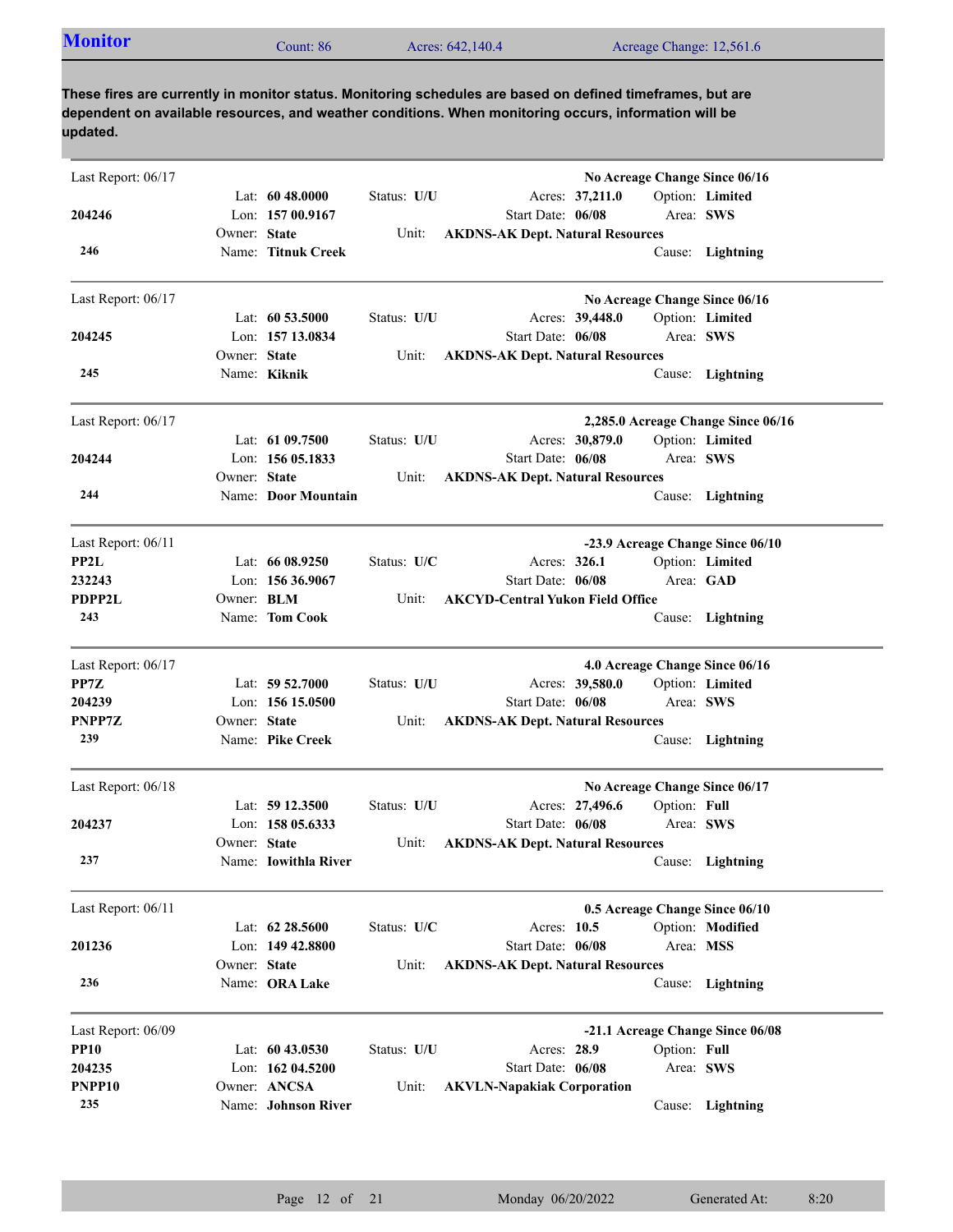| These fires are currently in monitor status. Monitoring schedules are based on defined timeframes, but are<br>dependent on available resources, and weather conditions. When monitoring occurs, information will be<br>updated.<br>Daily Report From: 06/19<br>No Acreage Change Since 06/18<br>Option: Limited<br>Lat: $61\,13.6550$<br>Status: U/U<br>Acres: 23,294.4<br>Lon: 159 20.5730<br>Start Date: 06/07<br>Area: SWS<br>204234<br>Owner: State<br>Unit:<br><b>AKDNS-AK Dept. Natural Resources</b><br>234<br>Name: Sawpit Creek<br>Cause:<br>Structure protection plans were completed. All fire personnel were demobilized.<br>Last Report: 06/16<br>No Acreage Change Since 06/10<br>PP1W<br>Lat: $6035.0550$<br>Status: U/C<br>Acres: 75.0<br>Option: Full<br>204233<br>Lon: $16509.9920$<br>Start Date: 06/07<br>Area: SWS<br><b>PNPP1W</b><br>Owner: ANCSA<br><b>AKVLN-Tununrimiut Rinit Corporation</b><br>Unit:<br>233<br>Name: Ugchirnak Mountain<br>Cause: Undetermined<br>Last Report: 06/17<br>No Acreage Change Since 06/16<br><b>PP04</b><br>Lat: 61 27.5333<br>Status: U/U<br>Acres: 34,950.0<br>Option: Limited<br>Lon: 154 57.8833<br>Start Date: 06/07<br>Area: SWS<br>204228<br>PNPP04<br>Owner: BLM<br><b>AKADD-Anchorage Field Office</b><br>Unit:<br>228<br>Name: Swift River<br>Cause: Lightning<br>Last Report: 06/09<br>1.1 Acreage Change Since 06/07<br><b>PP02</b><br>Lat: $6045.4660$<br>Status: U/U<br>Acres: 6.1<br>Option: Full<br>204227<br>Lon: 161 01.8330<br>Start Date: 06/07<br>Area: SWS<br>PNPP <sub>02</sub><br>Owner: ANCSA<br>Unit:<br><b>AKVLN-Kwethluk, Incorporated</b><br>227<br>Name: Kushluk River<br>Cause: Lightning<br>Last Report: 06/10<br>3.0 Acreage Change Since 06/09<br><b>PP0S</b><br>Lat: $63\,47.9406$<br>Status: U/U<br>Acres: 23.0<br>Option: Limited<br>231225<br>Lon: 152 52.4340<br>Start Date: 06/07<br>Area: <b>TAD</b><br><b>PDPP0S</b><br>Owner: State<br><b>AKDNS-AK Dept. Natural Resources</b><br>Unit:<br>225<br>Name: Fish Creek<br>Cause: Lightning<br>No Acreage Change Since 06/14<br>Last Report: 06/18<br>PP7Y<br>Option: Full<br>Lat: 58 54.5667<br>Status: U/U<br>Acres: 10,056.8<br>204219<br>Lon: $15620.7000$<br>Start Date: 06/07<br>Area: SWS<br>Owner: State<br>PNPP7Y<br>Unit:<br><b>AKDNS-AK Dept. Natural Resources</b><br>219<br>Name: Pauls Creek<br>Cause:<br>Last Report: 06/18<br>No Acreage Change Since 06/07<br>PPZ3<br>Lat: 58 43.4333<br>Status: U/U<br>Acres: 10.0<br>Option: Limited<br>204218<br>Lon: 155 58.1167<br>Start Date: 06/07<br>Area: SWS<br>Owner: NPS<br>PNPPZ3<br><b>AKKAP-Katmai National Park and Preserve</b><br>Unit: | <b>Monitor</b> | Count: 86 | Acres: 642,140.4 |  | Acreage Change: 12,561.6 |
|---------------------------------------------------------------------------------------------------------------------------------------------------------------------------------------------------------------------------------------------------------------------------------------------------------------------------------------------------------------------------------------------------------------------------------------------------------------------------------------------------------------------------------------------------------------------------------------------------------------------------------------------------------------------------------------------------------------------------------------------------------------------------------------------------------------------------------------------------------------------------------------------------------------------------------------------------------------------------------------------------------------------------------------------------------------------------------------------------------------------------------------------------------------------------------------------------------------------------------------------------------------------------------------------------------------------------------------------------------------------------------------------------------------------------------------------------------------------------------------------------------------------------------------------------------------------------------------------------------------------------------------------------------------------------------------------------------------------------------------------------------------------------------------------------------------------------------------------------------------------------------------------------------------------------------------------------------------------------------------------------------------------------------------------------------------------------------------------------------------------------------------------------------------------------------------------------------------------------------------------------------------------------------------------------------------------------------------------------------------------------------------------------------------------------------------------------------------------------------------------------------------------------------------------------------------------------------------------------------------------------------------------------------|----------------|-----------|------------------|--|--------------------------|
|                                                                                                                                                                                                                                                                                                                                                                                                                                                                                                                                                                                                                                                                                                                                                                                                                                                                                                                                                                                                                                                                                                                                                                                                                                                                                                                                                                                                                                                                                                                                                                                                                                                                                                                                                                                                                                                                                                                                                                                                                                                                                                                                                                                                                                                                                                                                                                                                                                                                                                                                                                                                                                                         |                |           |                  |  |                          |
|                                                                                                                                                                                                                                                                                                                                                                                                                                                                                                                                                                                                                                                                                                                                                                                                                                                                                                                                                                                                                                                                                                                                                                                                                                                                                                                                                                                                                                                                                                                                                                                                                                                                                                                                                                                                                                                                                                                                                                                                                                                                                                                                                                                                                                                                                                                                                                                                                                                                                                                                                                                                                                                         |                |           |                  |  |                          |
|                                                                                                                                                                                                                                                                                                                                                                                                                                                                                                                                                                                                                                                                                                                                                                                                                                                                                                                                                                                                                                                                                                                                                                                                                                                                                                                                                                                                                                                                                                                                                                                                                                                                                                                                                                                                                                                                                                                                                                                                                                                                                                                                                                                                                                                                                                                                                                                                                                                                                                                                                                                                                                                         |                |           |                  |  |                          |
|                                                                                                                                                                                                                                                                                                                                                                                                                                                                                                                                                                                                                                                                                                                                                                                                                                                                                                                                                                                                                                                                                                                                                                                                                                                                                                                                                                                                                                                                                                                                                                                                                                                                                                                                                                                                                                                                                                                                                                                                                                                                                                                                                                                                                                                                                                                                                                                                                                                                                                                                                                                                                                                         |                |           |                  |  |                          |
|                                                                                                                                                                                                                                                                                                                                                                                                                                                                                                                                                                                                                                                                                                                                                                                                                                                                                                                                                                                                                                                                                                                                                                                                                                                                                                                                                                                                                                                                                                                                                                                                                                                                                                                                                                                                                                                                                                                                                                                                                                                                                                                                                                                                                                                                                                                                                                                                                                                                                                                                                                                                                                                         |                |           |                  |  |                          |
|                                                                                                                                                                                                                                                                                                                                                                                                                                                                                                                                                                                                                                                                                                                                                                                                                                                                                                                                                                                                                                                                                                                                                                                                                                                                                                                                                                                                                                                                                                                                                                                                                                                                                                                                                                                                                                                                                                                                                                                                                                                                                                                                                                                                                                                                                                                                                                                                                                                                                                                                                                                                                                                         |                |           |                  |  | Undetermined             |
|                                                                                                                                                                                                                                                                                                                                                                                                                                                                                                                                                                                                                                                                                                                                                                                                                                                                                                                                                                                                                                                                                                                                                                                                                                                                                                                                                                                                                                                                                                                                                                                                                                                                                                                                                                                                                                                                                                                                                                                                                                                                                                                                                                                                                                                                                                                                                                                                                                                                                                                                                                                                                                                         |                |           |                  |  |                          |
|                                                                                                                                                                                                                                                                                                                                                                                                                                                                                                                                                                                                                                                                                                                                                                                                                                                                                                                                                                                                                                                                                                                                                                                                                                                                                                                                                                                                                                                                                                                                                                                                                                                                                                                                                                                                                                                                                                                                                                                                                                                                                                                                                                                                                                                                                                                                                                                                                                                                                                                                                                                                                                                         |                |           |                  |  |                          |
|                                                                                                                                                                                                                                                                                                                                                                                                                                                                                                                                                                                                                                                                                                                                                                                                                                                                                                                                                                                                                                                                                                                                                                                                                                                                                                                                                                                                                                                                                                                                                                                                                                                                                                                                                                                                                                                                                                                                                                                                                                                                                                                                                                                                                                                                                                                                                                                                                                                                                                                                                                                                                                                         |                |           |                  |  |                          |
|                                                                                                                                                                                                                                                                                                                                                                                                                                                                                                                                                                                                                                                                                                                                                                                                                                                                                                                                                                                                                                                                                                                                                                                                                                                                                                                                                                                                                                                                                                                                                                                                                                                                                                                                                                                                                                                                                                                                                                                                                                                                                                                                                                                                                                                                                                                                                                                                                                                                                                                                                                                                                                                         |                |           |                  |  |                          |
|                                                                                                                                                                                                                                                                                                                                                                                                                                                                                                                                                                                                                                                                                                                                                                                                                                                                                                                                                                                                                                                                                                                                                                                                                                                                                                                                                                                                                                                                                                                                                                                                                                                                                                                                                                                                                                                                                                                                                                                                                                                                                                                                                                                                                                                                                                                                                                                                                                                                                                                                                                                                                                                         |                |           |                  |  |                          |
|                                                                                                                                                                                                                                                                                                                                                                                                                                                                                                                                                                                                                                                                                                                                                                                                                                                                                                                                                                                                                                                                                                                                                                                                                                                                                                                                                                                                                                                                                                                                                                                                                                                                                                                                                                                                                                                                                                                                                                                                                                                                                                                                                                                                                                                                                                                                                                                                                                                                                                                                                                                                                                                         |                |           |                  |  |                          |
|                                                                                                                                                                                                                                                                                                                                                                                                                                                                                                                                                                                                                                                                                                                                                                                                                                                                                                                                                                                                                                                                                                                                                                                                                                                                                                                                                                                                                                                                                                                                                                                                                                                                                                                                                                                                                                                                                                                                                                                                                                                                                                                                                                                                                                                                                                                                                                                                                                                                                                                                                                                                                                                         |                |           |                  |  |                          |
|                                                                                                                                                                                                                                                                                                                                                                                                                                                                                                                                                                                                                                                                                                                                                                                                                                                                                                                                                                                                                                                                                                                                                                                                                                                                                                                                                                                                                                                                                                                                                                                                                                                                                                                                                                                                                                                                                                                                                                                                                                                                                                                                                                                                                                                                                                                                                                                                                                                                                                                                                                                                                                                         |                |           |                  |  |                          |
|                                                                                                                                                                                                                                                                                                                                                                                                                                                                                                                                                                                                                                                                                                                                                                                                                                                                                                                                                                                                                                                                                                                                                                                                                                                                                                                                                                                                                                                                                                                                                                                                                                                                                                                                                                                                                                                                                                                                                                                                                                                                                                                                                                                                                                                                                                                                                                                                                                                                                                                                                                                                                                                         |                |           |                  |  |                          |
|                                                                                                                                                                                                                                                                                                                                                                                                                                                                                                                                                                                                                                                                                                                                                                                                                                                                                                                                                                                                                                                                                                                                                                                                                                                                                                                                                                                                                                                                                                                                                                                                                                                                                                                                                                                                                                                                                                                                                                                                                                                                                                                                                                                                                                                                                                                                                                                                                                                                                                                                                                                                                                                         |                |           |                  |  |                          |
|                                                                                                                                                                                                                                                                                                                                                                                                                                                                                                                                                                                                                                                                                                                                                                                                                                                                                                                                                                                                                                                                                                                                                                                                                                                                                                                                                                                                                                                                                                                                                                                                                                                                                                                                                                                                                                                                                                                                                                                                                                                                                                                                                                                                                                                                                                                                                                                                                                                                                                                                                                                                                                                         |                |           |                  |  |                          |
|                                                                                                                                                                                                                                                                                                                                                                                                                                                                                                                                                                                                                                                                                                                                                                                                                                                                                                                                                                                                                                                                                                                                                                                                                                                                                                                                                                                                                                                                                                                                                                                                                                                                                                                                                                                                                                                                                                                                                                                                                                                                                                                                                                                                                                                                                                                                                                                                                                                                                                                                                                                                                                                         |                |           |                  |  |                          |
|                                                                                                                                                                                                                                                                                                                                                                                                                                                                                                                                                                                                                                                                                                                                                                                                                                                                                                                                                                                                                                                                                                                                                                                                                                                                                                                                                                                                                                                                                                                                                                                                                                                                                                                                                                                                                                                                                                                                                                                                                                                                                                                                                                                                                                                                                                                                                                                                                                                                                                                                                                                                                                                         |                |           |                  |  |                          |
|                                                                                                                                                                                                                                                                                                                                                                                                                                                                                                                                                                                                                                                                                                                                                                                                                                                                                                                                                                                                                                                                                                                                                                                                                                                                                                                                                                                                                                                                                                                                                                                                                                                                                                                                                                                                                                                                                                                                                                                                                                                                                                                                                                                                                                                                                                                                                                                                                                                                                                                                                                                                                                                         |                |           |                  |  |                          |
|                                                                                                                                                                                                                                                                                                                                                                                                                                                                                                                                                                                                                                                                                                                                                                                                                                                                                                                                                                                                                                                                                                                                                                                                                                                                                                                                                                                                                                                                                                                                                                                                                                                                                                                                                                                                                                                                                                                                                                                                                                                                                                                                                                                                                                                                                                                                                                                                                                                                                                                                                                                                                                                         |                |           |                  |  |                          |
|                                                                                                                                                                                                                                                                                                                                                                                                                                                                                                                                                                                                                                                                                                                                                                                                                                                                                                                                                                                                                                                                                                                                                                                                                                                                                                                                                                                                                                                                                                                                                                                                                                                                                                                                                                                                                                                                                                                                                                                                                                                                                                                                                                                                                                                                                                                                                                                                                                                                                                                                                                                                                                                         |                |           |                  |  |                          |
|                                                                                                                                                                                                                                                                                                                                                                                                                                                                                                                                                                                                                                                                                                                                                                                                                                                                                                                                                                                                                                                                                                                                                                                                                                                                                                                                                                                                                                                                                                                                                                                                                                                                                                                                                                                                                                                                                                                                                                                                                                                                                                                                                                                                                                                                                                                                                                                                                                                                                                                                                                                                                                                         |                |           |                  |  |                          |
|                                                                                                                                                                                                                                                                                                                                                                                                                                                                                                                                                                                                                                                                                                                                                                                                                                                                                                                                                                                                                                                                                                                                                                                                                                                                                                                                                                                                                                                                                                                                                                                                                                                                                                                                                                                                                                                                                                                                                                                                                                                                                                                                                                                                                                                                                                                                                                                                                                                                                                                                                                                                                                                         |                |           |                  |  |                          |
|                                                                                                                                                                                                                                                                                                                                                                                                                                                                                                                                                                                                                                                                                                                                                                                                                                                                                                                                                                                                                                                                                                                                                                                                                                                                                                                                                                                                                                                                                                                                                                                                                                                                                                                                                                                                                                                                                                                                                                                                                                                                                                                                                                                                                                                                                                                                                                                                                                                                                                                                                                                                                                                         |                |           |                  |  |                          |
|                                                                                                                                                                                                                                                                                                                                                                                                                                                                                                                                                                                                                                                                                                                                                                                                                                                                                                                                                                                                                                                                                                                                                                                                                                                                                                                                                                                                                                                                                                                                                                                                                                                                                                                                                                                                                                                                                                                                                                                                                                                                                                                                                                                                                                                                                                                                                                                                                                                                                                                                                                                                                                                         |                |           |                  |  |                          |
|                                                                                                                                                                                                                                                                                                                                                                                                                                                                                                                                                                                                                                                                                                                                                                                                                                                                                                                                                                                                                                                                                                                                                                                                                                                                                                                                                                                                                                                                                                                                                                                                                                                                                                                                                                                                                                                                                                                                                                                                                                                                                                                                                                                                                                                                                                                                                                                                                                                                                                                                                                                                                                                         |                |           |                  |  |                          |
|                                                                                                                                                                                                                                                                                                                                                                                                                                                                                                                                                                                                                                                                                                                                                                                                                                                                                                                                                                                                                                                                                                                                                                                                                                                                                                                                                                                                                                                                                                                                                                                                                                                                                                                                                                                                                                                                                                                                                                                                                                                                                                                                                                                                                                                                                                                                                                                                                                                                                                                                                                                                                                                         |                |           |                  |  |                          |
|                                                                                                                                                                                                                                                                                                                                                                                                                                                                                                                                                                                                                                                                                                                                                                                                                                                                                                                                                                                                                                                                                                                                                                                                                                                                                                                                                                                                                                                                                                                                                                                                                                                                                                                                                                                                                                                                                                                                                                                                                                                                                                                                                                                                                                                                                                                                                                                                                                                                                                                                                                                                                                                         |                |           |                  |  |                          |
|                                                                                                                                                                                                                                                                                                                                                                                                                                                                                                                                                                                                                                                                                                                                                                                                                                                                                                                                                                                                                                                                                                                                                                                                                                                                                                                                                                                                                                                                                                                                                                                                                                                                                                                                                                                                                                                                                                                                                                                                                                                                                                                                                                                                                                                                                                                                                                                                                                                                                                                                                                                                                                                         |                |           |                  |  |                          |
|                                                                                                                                                                                                                                                                                                                                                                                                                                                                                                                                                                                                                                                                                                                                                                                                                                                                                                                                                                                                                                                                                                                                                                                                                                                                                                                                                                                                                                                                                                                                                                                                                                                                                                                                                                                                                                                                                                                                                                                                                                                                                                                                                                                                                                                                                                                                                                                                                                                                                                                                                                                                                                                         |                |           |                  |  |                          |
|                                                                                                                                                                                                                                                                                                                                                                                                                                                                                                                                                                                                                                                                                                                                                                                                                                                                                                                                                                                                                                                                                                                                                                                                                                                                                                                                                                                                                                                                                                                                                                                                                                                                                                                                                                                                                                                                                                                                                                                                                                                                                                                                                                                                                                                                                                                                                                                                                                                                                                                                                                                                                                                         |                |           |                  |  | Undetermined             |
|                                                                                                                                                                                                                                                                                                                                                                                                                                                                                                                                                                                                                                                                                                                                                                                                                                                                                                                                                                                                                                                                                                                                                                                                                                                                                                                                                                                                                                                                                                                                                                                                                                                                                                                                                                                                                                                                                                                                                                                                                                                                                                                                                                                                                                                                                                                                                                                                                                                                                                                                                                                                                                                         |                |           |                  |  |                          |
|                                                                                                                                                                                                                                                                                                                                                                                                                                                                                                                                                                                                                                                                                                                                                                                                                                                                                                                                                                                                                                                                                                                                                                                                                                                                                                                                                                                                                                                                                                                                                                                                                                                                                                                                                                                                                                                                                                                                                                                                                                                                                                                                                                                                                                                                                                                                                                                                                                                                                                                                                                                                                                                         |                |           |                  |  |                          |
|                                                                                                                                                                                                                                                                                                                                                                                                                                                                                                                                                                                                                                                                                                                                                                                                                                                                                                                                                                                                                                                                                                                                                                                                                                                                                                                                                                                                                                                                                                                                                                                                                                                                                                                                                                                                                                                                                                                                                                                                                                                                                                                                                                                                                                                                                                                                                                                                                                                                                                                                                                                                                                                         |                |           |                  |  |                          |
|                                                                                                                                                                                                                                                                                                                                                                                                                                                                                                                                                                                                                                                                                                                                                                                                                                                                                                                                                                                                                                                                                                                                                                                                                                                                                                                                                                                                                                                                                                                                                                                                                                                                                                                                                                                                                                                                                                                                                                                                                                                                                                                                                                                                                                                                                                                                                                                                                                                                                                                                                                                                                                                         |                |           |                  |  |                          |
| Name: Idavain                                                                                                                                                                                                                                                                                                                                                                                                                                                                                                                                                                                                                                                                                                                                                                                                                                                                                                                                                                                                                                                                                                                                                                                                                                                                                                                                                                                                                                                                                                                                                                                                                                                                                                                                                                                                                                                                                                                                                                                                                                                                                                                                                                                                                                                                                                                                                                                                                                                                                                                                                                                                                                           | 218            |           |                  |  | Cause: Lightning         |
| -1.1 Acreage Change Since 06/07<br>Last Report: 06/12                                                                                                                                                                                                                                                                                                                                                                                                                                                                                                                                                                                                                                                                                                                                                                                                                                                                                                                                                                                                                                                                                                                                                                                                                                                                                                                                                                                                                                                                                                                                                                                                                                                                                                                                                                                                                                                                                                                                                                                                                                                                                                                                                                                                                                                                                                                                                                                                                                                                                                                                                                                                   |                |           |                  |  |                          |
| PPW4<br>Lat: $5911.4080$<br>Status: U/U<br>Acres: 0.9<br>Option: Modified                                                                                                                                                                                                                                                                                                                                                                                                                                                                                                                                                                                                                                                                                                                                                                                                                                                                                                                                                                                                                                                                                                                                                                                                                                                                                                                                                                                                                                                                                                                                                                                                                                                                                                                                                                                                                                                                                                                                                                                                                                                                                                                                                                                                                                                                                                                                                                                                                                                                                                                                                                               |                |           |                  |  |                          |
| Lon: 157 04.5530<br>Start Date: 06/07<br>Area: SWS<br>204217                                                                                                                                                                                                                                                                                                                                                                                                                                                                                                                                                                                                                                                                                                                                                                                                                                                                                                                                                                                                                                                                                                                                                                                                                                                                                                                                                                                                                                                                                                                                                                                                                                                                                                                                                                                                                                                                                                                                                                                                                                                                                                                                                                                                                                                                                                                                                                                                                                                                                                                                                                                            |                |           |                  |  |                          |
| PNPPW4<br>Owner: BLM<br>Unit:<br><b>AKADD-Anchorage Field Office</b>                                                                                                                                                                                                                                                                                                                                                                                                                                                                                                                                                                                                                                                                                                                                                                                                                                                                                                                                                                                                                                                                                                                                                                                                                                                                                                                                                                                                                                                                                                                                                                                                                                                                                                                                                                                                                                                                                                                                                                                                                                                                                                                                                                                                                                                                                                                                                                                                                                                                                                                                                                                    |                |           |                  |  |                          |
| 217<br>Name: Levelock Creek<br>Cause:                                                                                                                                                                                                                                                                                                                                                                                                                                                                                                                                                                                                                                                                                                                                                                                                                                                                                                                                                                                                                                                                                                                                                                                                                                                                                                                                                                                                                                                                                                                                                                                                                                                                                                                                                                                                                                                                                                                                                                                                                                                                                                                                                                                                                                                                                                                                                                                                                                                                                                                                                                                                                   |                |           |                  |  | Undetermined             |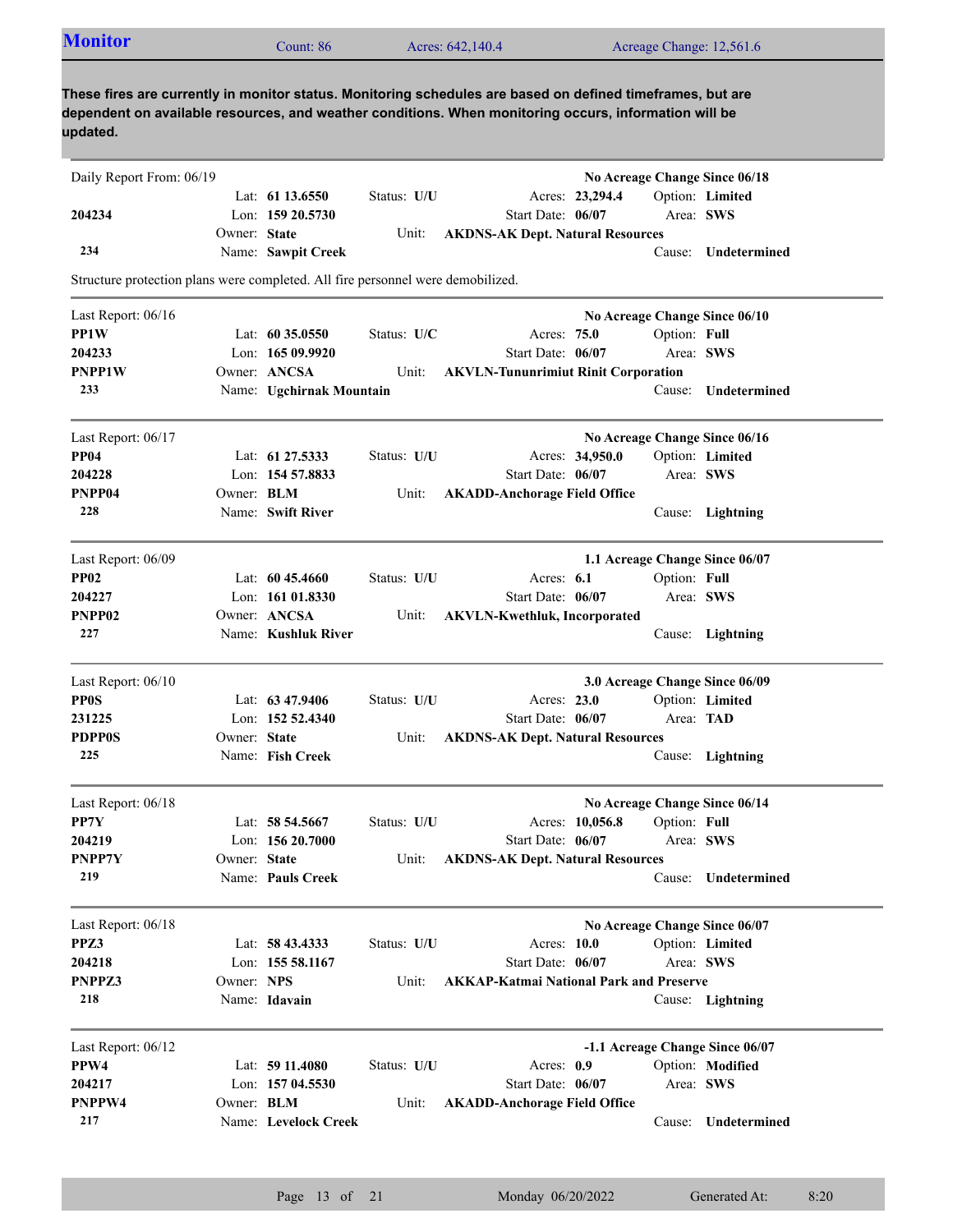| <b>Monitor</b> | Count: 86 | Acres: 642,140.4 | Acreage Change: 12,561.6 |
|----------------|-----------|------------------|--------------------------|
|                |           |                  |                          |

| Last Report: 06/17<br>PP5R<br>204216<br>PNPP5R<br>216                             | Owner: State | Lat: $6101.1000$<br>Lon: 154 20.6666<br>Name: Telaquana River | Status: U/U<br>Unit: | Start Date: 06/06<br><b>AKDNS-AK Dept. Natural Resources</b> | Acres: 7,791.0       | Area: SWS    | No Acreage Change Since 06/16<br>Option: Limited<br>Cause: Lightning |
|-----------------------------------------------------------------------------------|--------------|---------------------------------------------------------------|----------------------|--------------------------------------------------------------|----------------------|--------------|----------------------------------------------------------------------|
| Last Report: 06/06                                                                |              |                                                               |                      |                                                              | 1.0 Acreage On 06/06 |              |                                                                      |
| PPV <sub>2</sub>                                                                  |              | Lat: $62\,05.3683$                                            | Status: U/U          | Acres: $1.0$                                                 |                      | Option: Full |                                                                      |
|                                                                                   |              | Lon: $16345.4983$                                             |                      | Start Date: 06/06                                            |                      | Area: GAD    |                                                                      |
|                                                                                   |              | Owner: ANCSA                                                  | Unit:                | <b>AKVLN-Azachorok, Incorporated</b>                         |                      |              |                                                                      |
| 215                                                                               |              | Name: Mountain Village Dump                                   |                      |                                                              |                      |              | Cause: Human                                                         |
| Last Report: 06/13                                                                |              |                                                               |                      |                                                              |                      |              | 2.3 Acreage Change Since 06/06                                       |
| PPV1                                                                              |              | Lat: $59\,20.8830$                                            | Status: U/U          | Acres: 2.8                                                   |                      | Option: Full |                                                                      |
| 204209                                                                            |              | Lon: 157 40.9820                                              |                      | Start Date: 06/06                                            |                      | Area: SWS    |                                                                      |
| PNPPV1                                                                            |              | Owner: ANCSA                                                  | Unit:                | <b>AKVLN-Ekwok Natives Limited</b>                           |                      |              |                                                                      |
| 209                                                                               |              | Name: Koklong River                                           |                      |                                                              |                      |              | Cause: Lightning                                                     |
| Last Report: 06/18                                                                |              |                                                               |                      |                                                              |                      |              | -0.9 Acreage Change Since 06/17                                      |
|                                                                                   |              | Lat: $6029.0680$                                              | Status: U/U          | Acres: $0.1$                                                 |                      |              | Option: Limited                                                      |
| 204207                                                                            |              | Lon: 158 31.9180                                              |                      | Start Date: 06/06                                            |                      | Area: SWS    |                                                                      |
|                                                                                   | Owner: State |                                                               | Unit:                | <b>AKDNS-AK Dept. Natural Resources</b>                      |                      |              |                                                                      |
| 207                                                                               |              | Name: Maka Creek                                              |                      |                                                              |                      |              | Cause: Lightning                                                     |
| Last Report: 06/17                                                                |              |                                                               |                      |                                                              |                      |              | No Acreage Change Since 06/16                                        |
|                                                                                   |              | Lat: 59 56.6666                                               | Status: U/U          |                                                              | Acres: 1,522.0       | Option: Full |                                                                      |
| 204205                                                                            |              | Lon: $15516.5000$                                             |                      | Start Date: 06/06                                            |                      |              | Area: SWS                                                            |
|                                                                                   | Owner: State |                                                               | Unit:                | <b>AKDNS-AK Dept. Natural Resources</b>                      |                      |              |                                                                      |
| 205                                                                               |              | Name: Upper Talarik                                           |                      |                                                              |                      |              | Cause: Lightning                                                     |
| Daily Report From: 06/19                                                          |              |                                                               |                      |                                                              |                      |              | No Acreage Change Since 06/18                                        |
|                                                                                   |              | Lat: $62\,44.1500$                                            | Status: U/U          |                                                              | Acres: 42,914.3      |              | Option: Limited                                                      |
| 204202                                                                            |              | Lon: $15635.7500$                                             |                      | Start Date: 06/06                                            |                      |              | Area: SWS                                                            |
|                                                                                   | Owner: State |                                                               | Unit:                | <b>AKDNS-AK Dept. Natural Resources</b>                      |                      |              |                                                                      |
| 202                                                                               |              | Name: Fourth of July Creek                                    |                      |                                                              |                      |              | Cause: Lightning                                                     |
| All personnel demobilized off fire. Point protection equipment was left in place. |              |                                                               |                      |                                                              |                      |              |                                                                      |
| Daily Report From: 06/19                                                          |              |                                                               |                      |                                                              |                      |              | No Acreage Change Since 06/17                                        |
| PP7T                                                                              |              | Lat: $58\,56.1420$                                            | Status: U/U          |                                                              | Acres: 6,163.0       |              | Option: Limited                                                      |
| 204201                                                                            |              | Lon: $159\,27.3130$                                           |                      | Start Date: 06/06                                            |                      |              | Area: SWS                                                            |
| PNPP7T                                                                            |              | Owner: USFWS                                                  | Unit:                | <b>AKTGR-Togiak National Wildlife Refuge</b>                 |                      |              |                                                                      |
| 201                                                                               |              | Name: Tuklung River                                           |                      |                                                              |                      |              | Cause: Lightning                                                     |

Recon was completed by N208W. Fire had a 0% active perimeter, and no smoke was visibile.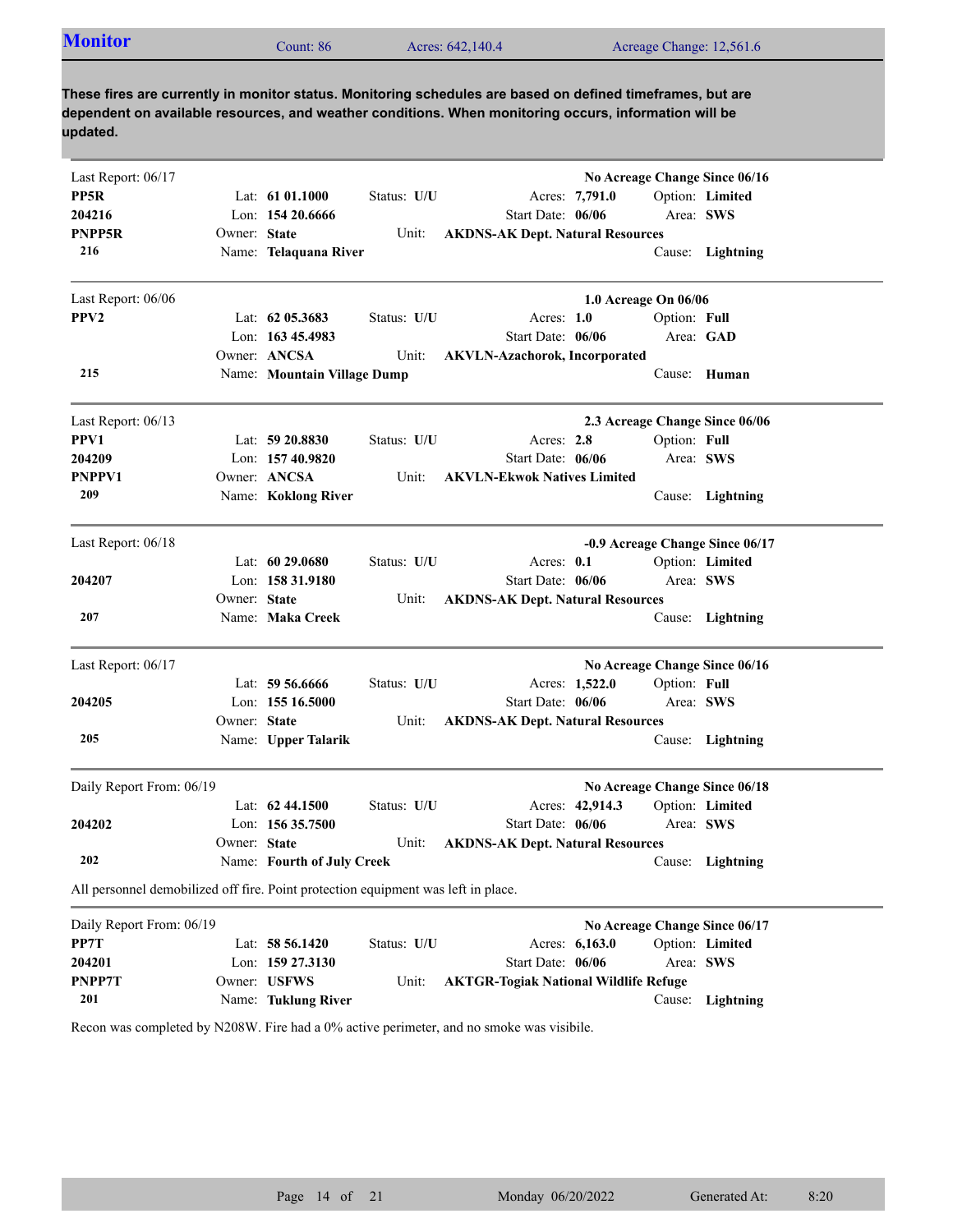| <b>Monitor</b>                          |              | Count: 86             |             | Acres: 642,140.4                                                                                                                                                                                                    |                 | Acreage Change: 12,561.6           |
|-----------------------------------------|--------------|-----------------------|-------------|---------------------------------------------------------------------------------------------------------------------------------------------------------------------------------------------------------------------|-----------------|------------------------------------|
| updated.                                |              |                       |             | These fires are currently in monitor status. Monitoring schedules are based on defined timeframes, but are<br>dependent on available resources, and weather conditions. When monitoring occurs, information will be |                 |                                    |
| Daily Report From: 06/19                |              |                       |             |                                                                                                                                                                                                                     |                 | No Acreage Change Since 06/17      |
|                                         |              | Lat: $59\,45.0667$    | Status: U/U |                                                                                                                                                                                                                     | Acres: 25,977.1 | Option: Limited                    |
| 204200                                  |              | Lon: 158 13.5000      |             | Start Date: 06/06                                                                                                                                                                                                   |                 | Area: SWS                          |
|                                         | Owner: State |                       | Unit:       | <b>AKDNS-AK Dept. Natural Resources</b>                                                                                                                                                                             |                 |                                    |
| 200                                     |              | Name: Kokwok          |             |                                                                                                                                                                                                                     |                 | Cause: Lightning                   |
| allotments were identified in the area. |              |                       |             | A recon was completed, the fire is 0% active with no visible smoke. Light precipitation was observed in the area. Two                                                                                               |                 |                                    |
| Last Report: 06/17                      |              |                       |             |                                                                                                                                                                                                                     |                 | 1,220.0 Acreage Change Since 06/16 |
|                                         |              | Lat: 61 34.7833       | Status: U/U |                                                                                                                                                                                                                     | Acres: 35,114.0 | Option: Limited                    |
| 204198                                  |              | Lon: $15600.7333$     |             | Start Date: 06/05                                                                                                                                                                                                   |                 | Area: SWS                          |
|                                         | Owner: BLM   |                       | Unit:       | <b>AKADD-Anchorage Field Office</b>                                                                                                                                                                                 |                 |                                    |
| 198                                     |              | Name: Stony River     |             |                                                                                                                                                                                                                     |                 | Cause: Lightning                   |
| Last Report: 06/17                      |              |                       |             |                                                                                                                                                                                                                     |                 | 2,991.0 Acreage Change Since 06/16 |
|                                         |              | Lat: 61 34.5500       | Status: U/U |                                                                                                                                                                                                                     | Acres: 34,306.0 | Option: Limited                    |
| 204197                                  |              | Lon: $15551.0000$     |             | Start Date: 06/05                                                                                                                                                                                                   |                 | Area: SWS                          |
|                                         | Owner: BLM   |                       | Unit:       | <b>AKADD-Anchorage Field Office</b>                                                                                                                                                                                 |                 |                                    |
| 197                                     |              | Name: Gagaryah River  |             |                                                                                                                                                                                                                     |                 | Cause: Lightning                   |
| Last Report: 06/17                      |              |                       |             |                                                                                                                                                                                                                     |                 | No Acreage Change Since 06/16      |
|                                         |              | Lat: $60\,33.1100$    | Status: U/U | Acres: 74.0                                                                                                                                                                                                         |                 | Option: Limited                    |
| 204193                                  |              | Lon: $15648.6300$     |             | Start Date: 06/05                                                                                                                                                                                                   |                 | Area: SWS                          |
|                                         | Owner: State |                       | Unit:       | <b>AKDNS-AK Dept. Natural Resources</b>                                                                                                                                                                             |                 |                                    |
| 193                                     |              | Name: Cabin Creek     |             |                                                                                                                                                                                                                     |                 | Cause: Lightning                   |
| Last Report: 06/06                      |              |                       |             |                                                                                                                                                                                                                     |                 | No Acreage Change Since 06/05      |
| PPN7                                    |              | Lat: 63 38.3334       | Status: U/U | Acres: 0.3                                                                                                                                                                                                          |                 | Option: Limited                    |
|                                         |              | Lon: 149 12.3720      |             | Start Date: 06/05                                                                                                                                                                                                   |                 | Area: TAD                          |
| PDPPN7                                  | Owner: NPS   |                       | Unit:       | <b>AKDEP-Denali National Park and Preserve</b>                                                                                                                                                                      |                 |                                    |
| 191                                     |              | Name: Savage Jenny    |             |                                                                                                                                                                                                                     |                 | Cause: Lightning                   |
| Last Report: 06/17                      |              |                       |             |                                                                                                                                                                                                                     |                 | No Acreage Change Since 06/16      |
| PPN3                                    |              | Lat: 61 32.2000       | Status: U/U |                                                                                                                                                                                                                     | Acres: 3,429.0  | Option: Modified                   |
| 204190                                  |              | Lon: $15504.6000$     |             | Start Date: 06/05                                                                                                                                                                                                   |                 | Area: SWS                          |
| PNPPN3                                  | Owner: BLM   |                       | Unit:       | <b>AKADD-Anchorage Field Office</b>                                                                                                                                                                                 |                 |                                    |
| 190                                     |              | Name: South Lime Lake |             |                                                                                                                                                                                                                     |                 | Cause: Lightning                   |
| Last Report: 06/17                      |              |                       |             |                                                                                                                                                                                                                     |                 | 1.0 Acreage Change Since 06/16     |
|                                         |              | Lat: 60 27.2167       | Status: U/U | Acres: 10.0                                                                                                                                                                                                         |                 | Option: Limited                    |
| 204189                                  |              | Lon: 156 39.5167      |             | Start Date: 06/05                                                                                                                                                                                                   |                 | Area: SWS                          |
|                                         | Owner: State |                       | Unit:       | <b>AKDNS-AK Dept. Natural Resources</b>                                                                                                                                                                             |                 |                                    |
| 189                                     |              | Name: Nushagak River  |             |                                                                                                                                                                                                                     |                 | Cause: Lightning                   |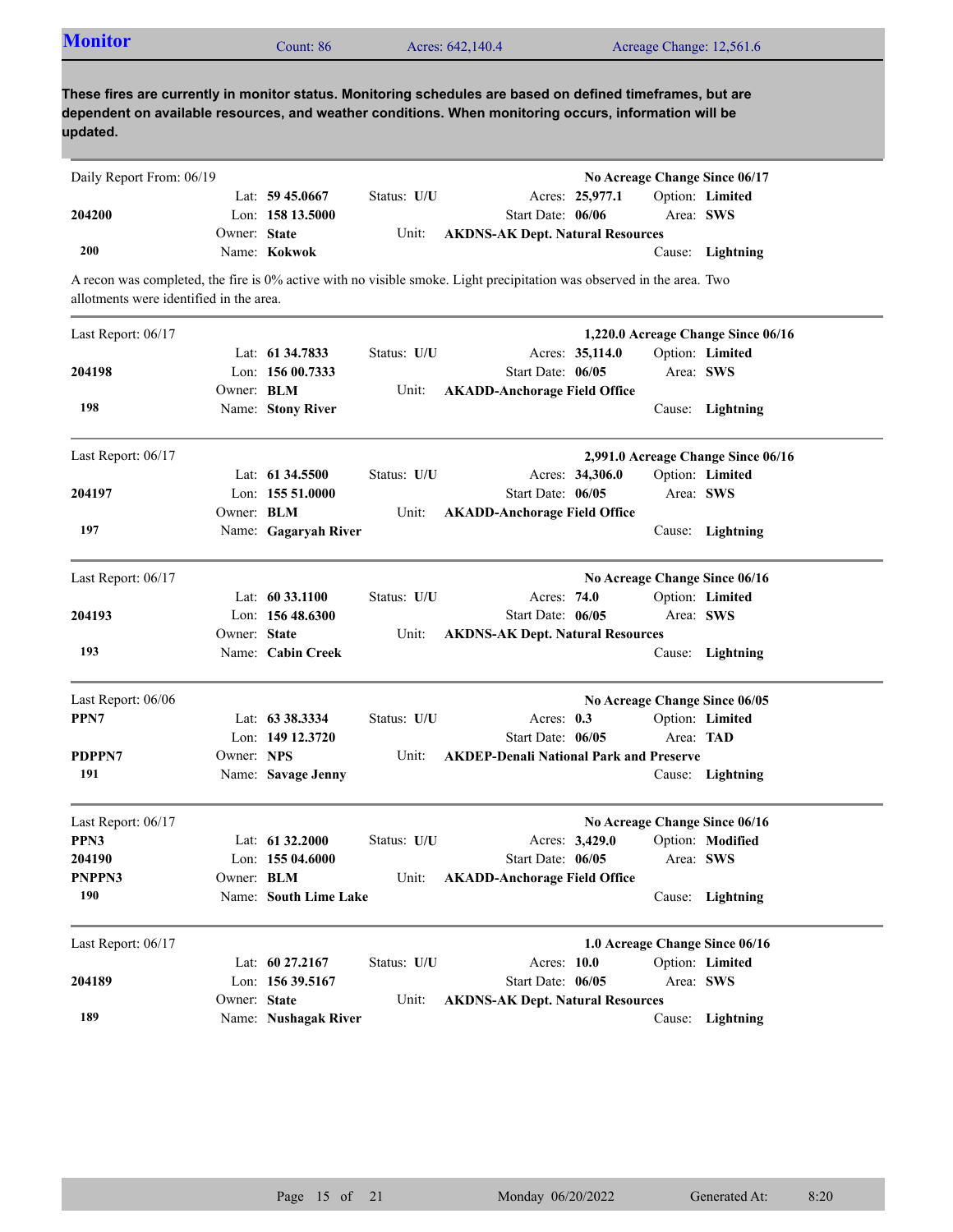| <b>Monitor</b> | Count: 86 | Acres: 642,140.4 | Acreage Change: 12,561.6 |  |
|----------------|-----------|------------------|--------------------------|--|
|                |           |                  |                          |  |

| Daily Report From: 06/19 |                   |                          |             |                                                                                           |                       | 639.0 Acreage Change Since 06/17 |  |
|--------------------------|-------------------|--------------------------|-------------|-------------------------------------------------------------------------------------------|-----------------------|----------------------------------|--|
|                          |                   | Lat: $60\,59.6167$       | Status: U/U | Acres: 4,183.0                                                                            |                       | Option: Limited                  |  |
| 204188                   |                   | Lon: 156 09.6334         |             | Start Date: 06/05                                                                         |                       | Area: SWS                        |  |
|                          | Owner: State      |                          | Unit:       | <b>AKDNS-AK Dept. Natural Resources</b>                                                   |                       |                                  |  |
| 188                      |                   | Name: Hook Creek         |             |                                                                                           |                       | Cause: Lightning                 |  |
|                          |                   |                          |             | Acreage increase due to updated gis mapping. Acreage increase due to updated gis mapping. |                       |                                  |  |
| Last Report: 06/05       |                   |                          |             |                                                                                           | 66.0 Acreage On 06/05 |                                  |  |
| PPN <sub>2</sub>         |                   | Lat: $62,35,7160$        | Status: U/U | Acres: 66.0                                                                               |                       | Option: Limited                  |  |
| 214187                   |                   | Lon: 145 48.3480         |             | Start Date: 06/05                                                                         |                       | Area: CRS                        |  |
| <b>PNPPN2</b>            | Owner: BLM        |                          | Unit:       | <b>AKGLD-Glennallen Field Office</b>                                                      |                       |                                  |  |
| 187                      |                   | Name: Fish Lake          |             |                                                                                           |                       | Cause: Lightning                 |  |
| Last Report: 06/08       |                   |                          |             |                                                                                           |                       | No Acreage Change Since 06/07    |  |
| PPM8                     |                   | Lat: $63\,32.2170$       | Status: U/C | Acres: 13.0                                                                               |                       | Option: Modified                 |  |
| 204186                   |                   | Lon: 153 36.2167         |             | Start Date: 06/05                                                                         |                       | Area: SWS                        |  |
| PNPPM8                   | Owner: State      |                          | Unit:       | <b>AKDNS-AK Dept. Natural Resources</b>                                                   |                       |                                  |  |
| 186                      |                   | Name: Rungun Creek       |             |                                                                                           |                       | Cause: Lightning                 |  |
| Last Report: 06/18       |                   |                          |             |                                                                                           |                       | No Acreage Change Since 06/17    |  |
| PPR <sub>4</sub>         |                   | Lat: $62$ 19.9500        | Status: U/U | Acres: 130,193.8                                                                          |                       | Option: Limited                  |  |
| 204183                   |                   | Lon: 155 17.9333         |             | Start Date: 06/04                                                                         |                       | Area: SWS                        |  |
| PNPPR4                   | Owner: <b>BLM</b> |                          | Unit:       | <b>AKADD-Anchorage Field Office</b>                                                       |                       |                                  |  |
| 183                      |                   | Name: Tatlawiksuk        |             |                                                                                           | Cause:                | Lightning                        |  |
| Last Report: 06/18       |                   |                          |             |                                                                                           |                       | No Acreage Change Since 06/06    |  |
| PPJ9                     |                   | Lat: $58\,50.5000$       | Status: U/C | Acres: 199.5                                                                              |                       | Option: Modified                 |  |
| 204182                   |                   | Lon: 156 17.5833         |             | Start Date: 06/04                                                                         |                       | Area: SWS                        |  |
| PNPPJ9                   | Owner: State      |                          | Unit:       | <b>AKDNS-AK Dept. Natural Resources</b>                                                   |                       |                                  |  |
| 182                      |                   | Name: King Salmon Creek  |             |                                                                                           |                       | Cause: Lightning                 |  |
| Last Report: 06/09       |                   |                          |             |                                                                                           |                       | No Acreage Change Since 06/08    |  |
| PPH9                     |                   | Lat: $6510.7383$         | Status: U/U | Acres: $6.7$                                                                              |                       | Option: Modified                 |  |
| 231181                   |                   | Lon: 150 18.5467         |             | Start Date: 06/04                                                                         |                       | Area: TAD                        |  |
| PDPPH9                   | Owner: State      |                          | Unit:       | <b>AKDNS-AK Dept. Natural Resources</b>                                                   |                       |                                  |  |
| 181                      |                   | Name: Omega Creek        |             |                                                                                           |                       | Cause: Human                     |  |
| Last Report: 06/04       |                   |                          |             |                                                                                           |                       | No Acreage Change Since 06/03    |  |
| PPF1                     |                   | Lat: $64\,42.5167$       | Status: U/U | Acres: 0.1                                                                                | Option: Full          |                                  |  |
|                          |                   | Lon: 155 29.5267         |             | Start Date: 06/03                                                                         |                       | Area: GAD                        |  |
| PDPPF1                   |                   | Owner: ANCSA             | Unit:       | <b>AKVLN-Dineega Corporation</b>                                                          |                       |                                  |  |
| 179                      |                   | Name: Ruby Dump          |             |                                                                                           |                       | Cause: Human                     |  |
| Last Report: 06/03       |                   |                          |             |                                                                                           | 0.1 Acreage On 06/03  |                                  |  |
| PPE4                     |                   | Lat: 61 56.3310          | Status: U/U | Acres: 0.1                                                                                | Option: Full          |                                  |  |
|                          |                   | Lon: 162 52.4760         |             | Start Date: 06/03                                                                         |                       | Area: GAD                        |  |
| PDPPE4                   |                   | Owner: ANCSA             | Unit:       | <b>AKVLN-Pilot Station, Incorporated</b>                                                  |                       |                                  |  |
| 176                      |                   | Name: PILOT STATION DUMP |             |                                                                                           |                       | Cause: Human                     |  |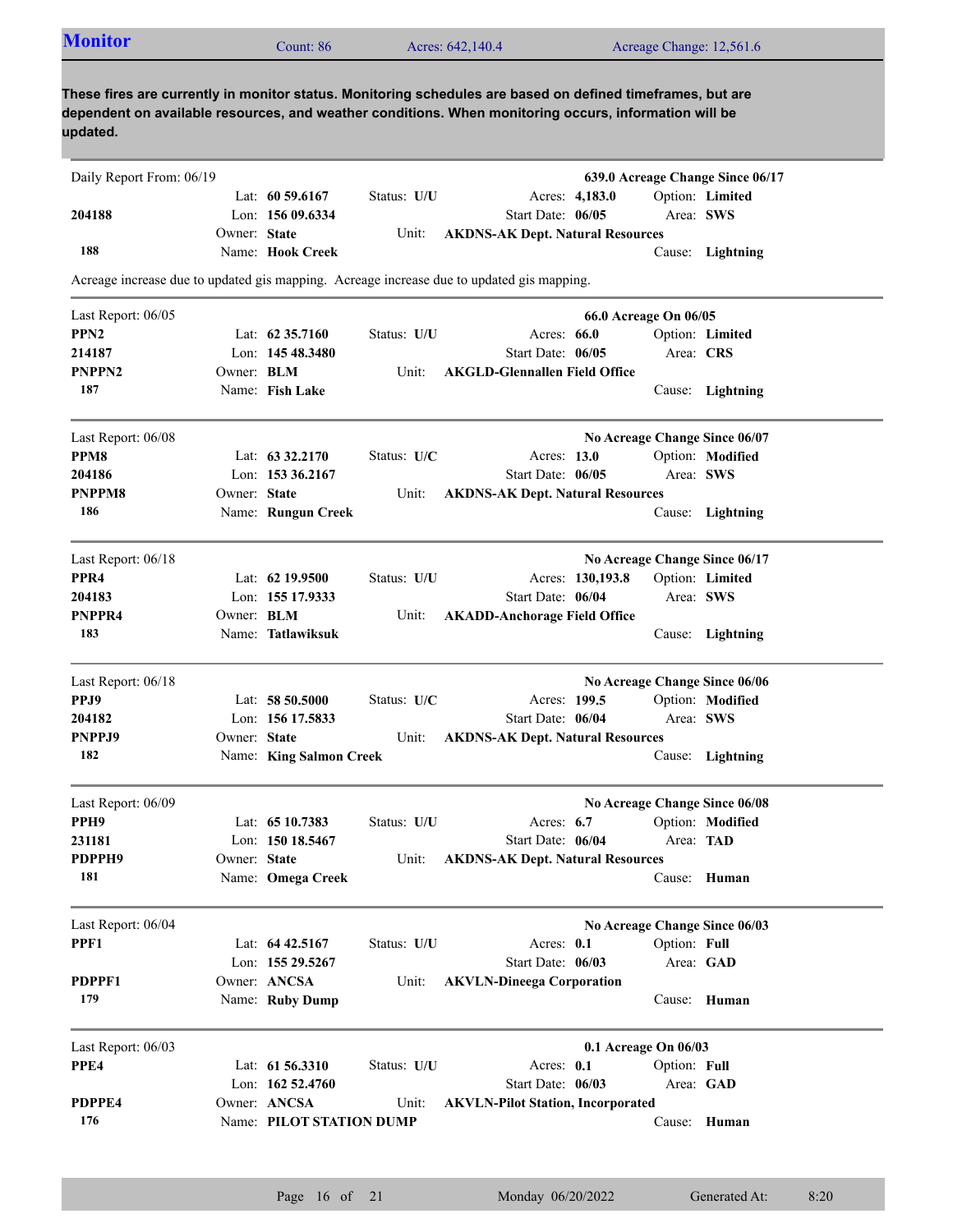|  | <b>Monitor</b><br>Count: 86 | Acres: 642,140.4 | Acreage Change: 12,561.6 |
|--|-----------------------------|------------------|--------------------------|
|--|-----------------------------|------------------|--------------------------|

| Last Report: 06/17 |             |                       |             |                                                   |              | No Acreage Change Since 06/02 |
|--------------------|-------------|-----------------------|-------------|---------------------------------------------------|--------------|-------------------------------|
| PN9M               |             | Lat: $5905.8400$      | Status: U/U | Acres: 10.0                                       | Option: Full |                               |
| 204172             |             | Lon: 158 33.2700      |             | Start Date: 06/02                                 |              | Area: SWS                     |
| PNPN9M             | Owner: City |                       | Unit:       | <b>AKAKS-Dillingham, City of</b>                  |              |                               |
| 172                |             | Name: Dillingham Dump |             |                                                   |              | Cause: Human                  |
| Last Report: 06/01 |             |                       |             | 0.3 Acreage On 06/01                              |              |                               |
|                    |             | Lat: $5907.5150$      | Status: U/U | Acres: $0.3$                                      | Option: Full |                               |
| 204166             |             | Lon: $16133.5630$     |             | Start Date: 06/01                                 | Area: SWS    |                               |
|                    |             | Owner: ANCSA          | Unit:       | <b>AKVLN-Kiutsarak, Incorporated</b>              |              |                               |
| 166                |             | Name: Mumtrak Hill    |             |                                                   | Cause:       | Undetermined                  |
| Last Report: 06/01 |             |                       |             |                                                   |              | No Acreage Change Since 05/31 |
| PN5C               |             | Lat: $62\,49.3776$    | Status: U/C | Acres: 41.0                                       | Option: Full |                               |
|                    |             | Lon: $16318.0480$     |             | Start Date: 05/30                                 |              | Area: GAD                     |
| PDPN5C             |             | Owner: USFWS          | Unit:       | <b>AKYDR-Yukon Delta National Wildlife Refuge</b> |              |                               |
| 158                |             | Name: Pastolik River  |             |                                                   |              | Cause: Lightning              |
| Last Report: 06/01 |             |                       |             |                                                   |              | No Acreage Change Since 05/31 |
| PN5B               |             | Lat: 63 01.6776       | Status: U/C | Acres: 234.0                                      | Option: Full |                               |
|                    |             | Lon: 163 03.6660      |             | Start Date: 05/30                                 |              | Area: GAD                     |
| PDPN5B             |             | Owner: ANCSA          | Unit:       | <b>AKVLN-Kotlik Yupik Corporation</b>             |              |                               |
| 157                |             | Name: Hogback Hill    |             |                                                   |              | Cause: Lightning              |
|                    |             |                       |             |                                                   |              |                               |
| Last Report: 06/18 |             |                       |             |                                                   |              | No Acreage Change Since 06/09 |
| PN4F               |             | Lat: $5813.1500$      | Status: U/U | Acres: 10,321.9                                   |              | Option: Limited               |
| 204151             |             | Lon: 155 57.9667      |             | Start Date: 05/29                                 | Area: SWS    |                               |
| PNPN4F             | Owner: NPS  |                       | Unit:       | <b>AKKAP-Katmai National Park and Preserve</b>    |              |                               |
| 151                |             | Name: Contact Creek   |             |                                                   |              | Cause: Lightning              |
| Last Report: 06/02 |             |                       |             |                                                   |              | No Acreage Change Since 05/30 |
| PN3C               |             | Lat: $6511.9280$      | Status: U/C | Acres: $1.6$                                      | Option: Full |                               |
| 231148             |             | Lon: $15202.1180$     |             | Start Date: 05/29                                 | Area: TAD    |                               |
| PDPN3C             |             | Owner: Private        | Unit:       | <b>AKPRI-Private</b>                              |              |                               |
| 148                |             | Name: White Alice     |             |                                                   |              | Cause: Human                  |
| Last Report: 05/27 |             |                       |             | 0.1 Acreage On 05/27                              |              |                               |
| PN1T               |             | Lat: 62 55.2318       | Status: U/U | Acres: 0.1                                        | Option: Full |                               |
| 231143             |             | Lon: 160 05.4060      |             | Start Date: 05/27                                 |              | Area: GAD                     |
| PDPN1T             |             | Owner: ANCSA          | Unit:       | <b>AKVLN-Hee-yea-Lindge Corporation</b>           |              |                               |
| 143                |             | Name: Grayling Dump   |             |                                                   |              | Cause: Human                  |
| Last Report: 05/26 |             |                       |             | 5.0 Acreage On 05/26                              |              |                               |
| PNY6               |             | Lat: 60 53.6667       | Status: U/C | Acres: 5.0                                        | Option: Full |                               |
| 204139             |             | Lon: 162 31.6667      |             | Start Date: 05/26                                 | Area: SWS    |                               |
| PNPNY6             |             | Owner: ANCSA          | Unit:       | <b>AKVLN-Kasigluk, Incorporated</b>               |              |                               |
| 139                |             | Name: Kasigluk        |             |                                                   |              | Cause: Undetermined           |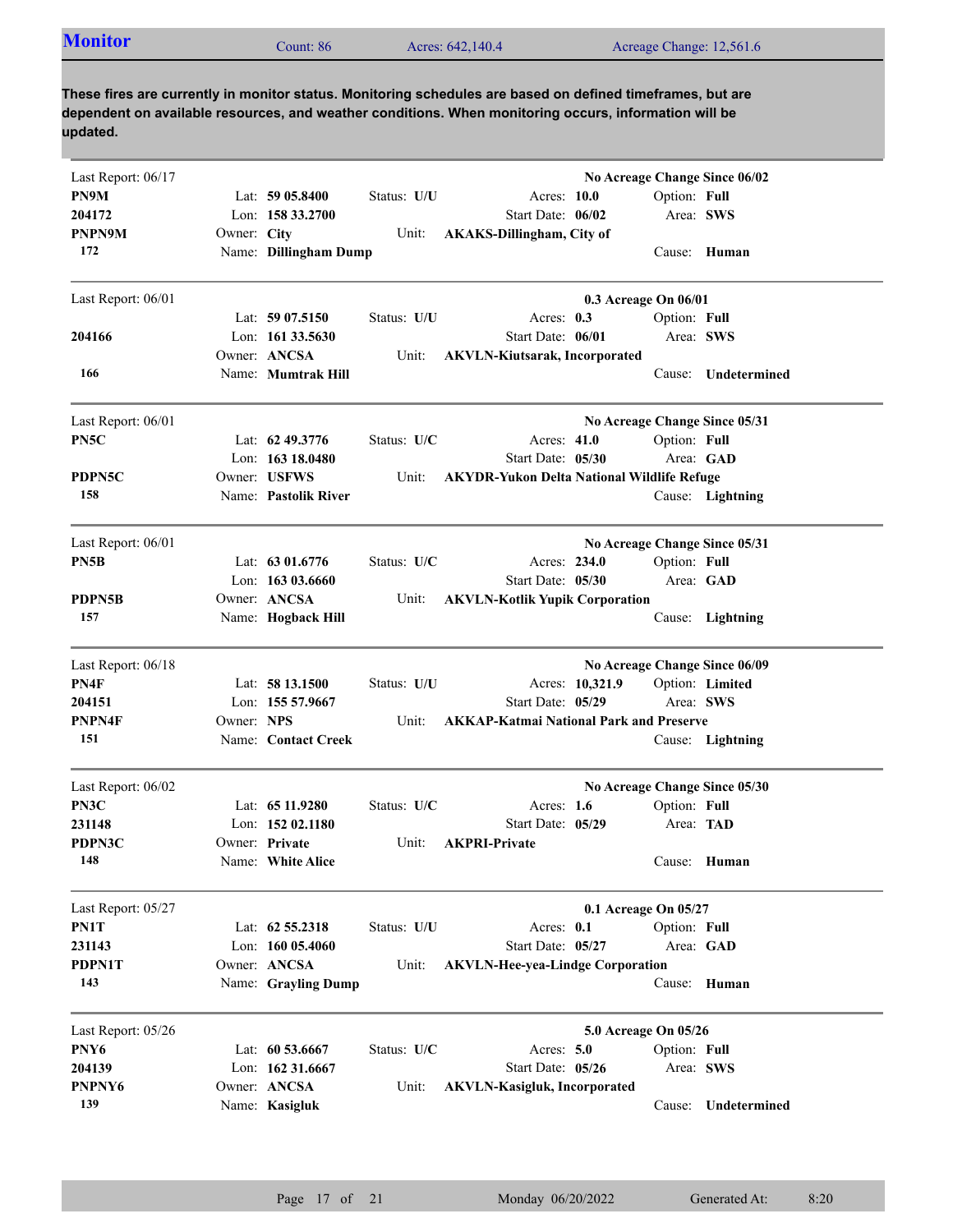| Acreage Change: 12,561.6<br>Acres: 642,140.4<br>$\mathcal$ count: 86 | <b>Monitor</b> |
|----------------------------------------------------------------------|----------------|
|----------------------------------------------------------------------|----------------|

| Last Report: 05/31<br>No Acreage Change Since 05/28<br>PNV1<br>Option: Critical<br>Lat: $59\,50.9383$<br>Status: U/C<br>Acres: 13.3<br>203134<br>Lon: $150, 58, 3750$<br>Start Date: 05/25<br>Area: <b>KKS</b><br>PNPNV1<br>Owner: State<br>Unit:<br><b>AKDNS-AK Dept. Natural Resources</b><br>134<br>Name: Caribou<br>Cause: Human<br>Last Report: 05/22<br>No Acreage Change Since 05/21 |  |
|---------------------------------------------------------------------------------------------------------------------------------------------------------------------------------------------------------------------------------------------------------------------------------------------------------------------------------------------------------------------------------------------|--|
|                                                                                                                                                                                                                                                                                                                                                                                             |  |
|                                                                                                                                                                                                                                                                                                                                                                                             |  |
|                                                                                                                                                                                                                                                                                                                                                                                             |  |
|                                                                                                                                                                                                                                                                                                                                                                                             |  |
|                                                                                                                                                                                                                                                                                                                                                                                             |  |
| PNC3<br>Option: Modified<br>Lat: $64\,55.7600$<br>Status: U/U<br>Acres: 40.8                                                                                                                                                                                                                                                                                                                |  |
| Lon: 161 11.3517<br>Start Date: 05/21<br>Area: GAD                                                                                                                                                                                                                                                                                                                                          |  |
| Owner: ANCSA<br>PDPNC3<br><b>AKVLN-Koyuk Native Corporation</b><br>Unit:                                                                                                                                                                                                                                                                                                                    |  |
| 121<br>Name: Koyuk Dump<br>Cause: Human                                                                                                                                                                                                                                                                                                                                                     |  |
| Last Report: 05/20<br>$0.1$ Acreage On $05/20$                                                                                                                                                                                                                                                                                                                                              |  |
| Lat: $63\,53.7350$<br>Status: U/C<br>Acres: 0.1<br>Option: Limited                                                                                                                                                                                                                                                                                                                          |  |
| Lon: 145 08.1200<br>Start Date: 05/20<br>Area: DAS<br>212111                                                                                                                                                                                                                                                                                                                                |  |
| Owner: State<br><b>AKDNS-AK Dept. Natural Resources</b><br>Unit:                                                                                                                                                                                                                                                                                                                            |  |
| 111<br>Name: Barley Way<br>Cause: Human                                                                                                                                                                                                                                                                                                                                                     |  |
| Last Report: 05/20<br>$0.1$ Acreage On $05/20$                                                                                                                                                                                                                                                                                                                                              |  |
| PM9B<br>Lat: $6505.8410$<br>Status: U/U<br>Acres: $0.1$<br>Option: Limited                                                                                                                                                                                                                                                                                                                  |  |
| Lon: 141 38.3700<br>Start Date: 05/20<br>Area: UYD                                                                                                                                                                                                                                                                                                                                          |  |
| Owner: NPS<br>PDPM9B<br><b>AKYCP-Yukon-Charley Rivers National Preserve</b><br>Unit:                                                                                                                                                                                                                                                                                                        |  |
| 109<br>Name: Trout Creek<br>Cause: Lightning                                                                                                                                                                                                                                                                                                                                                |  |
| Last Report: 05/23<br>25.7 Acreage Change Since 05/20                                                                                                                                                                                                                                                                                                                                       |  |
| PM9D<br>Option: Modified<br>Lat: $6501.5850$<br>Status: U/U<br>Acres: 25.8                                                                                                                                                                                                                                                                                                                  |  |
| Lon: 141 14.8017<br>Start Date: 05/20<br>Area: UYD                                                                                                                                                                                                                                                                                                                                          |  |
| PDPM9D<br>Owner: ANCSA<br>Unit:<br><b>AKDYN-Doyon, Limited</b>                                                                                                                                                                                                                                                                                                                              |  |
| 108<br>Name: Windfall Mountain<br>Cause: Lightning                                                                                                                                                                                                                                                                                                                                          |  |
| Daily Report From: 06/19<br>No Acreage Change Since 05/20                                                                                                                                                                                                                                                                                                                                   |  |
| PM5M<br>Option: Unplanned<br>Lat: $58\,36.4200$<br>Status: U/C<br>Acres: 24.3                                                                                                                                                                                                                                                                                                               |  |
| Area: SWS<br>Start Date: 05/17<br>204096<br>Lon: $15957.9600$                                                                                                                                                                                                                                                                                                                               |  |
| PNPM5M<br>Owner: State<br><b>AKDNS-AK Dept. Natural Resources</b><br>Unit:                                                                                                                                                                                                                                                                                                                  |  |
| 096<br>Name: Walrus Islands<br>Cause: Undetermined                                                                                                                                                                                                                                                                                                                                          |  |
| Recon was completed by N208W. The perimeter was 0% active, and no smoke was observed.                                                                                                                                                                                                                                                                                                       |  |
| 29.2 Acreage On 05/16<br>Last Report: 05/16                                                                                                                                                                                                                                                                                                                                                 |  |
| <b>PM38</b><br>Acres: 29.2<br>Lat: $59\,42.6226$<br>Status: U/C<br>Option: Full                                                                                                                                                                                                                                                                                                             |  |
| 204090<br>Lon: 161 53.2962<br>Start Date: 05/16<br>Area: SWS                                                                                                                                                                                                                                                                                                                                |  |
| Owner: ANCSA<br>PNPM38<br><b>AKVLN-Qanirtuuq, Incorporated</b><br>Unit:                                                                                                                                                                                                                                                                                                                     |  |
| 090<br>Name: Arolik<br>Undetermined<br>Cause:                                                                                                                                                                                                                                                                                                                                               |  |
| Last Report: 06/04<br>No Acreage Change Since 05/18                                                                                                                                                                                                                                                                                                                                         |  |
| Acres: 919.6<br>Lat: 51 57.2683<br>Status: U/U<br>Option: Unplanned                                                                                                                                                                                                                                                                                                                         |  |
| Lon: 176 38.7183<br>Start Date: 05/08<br>204078<br>Area: SWS                                                                                                                                                                                                                                                                                                                                |  |
| Owner: DOD<br>Unit:<br><b>AKNVQ-U.S. Navy</b>                                                                                                                                                                                                                                                                                                                                               |  |
| 078<br>Name: Adak<br>Cause: Human                                                                                                                                                                                                                                                                                                                                                           |  |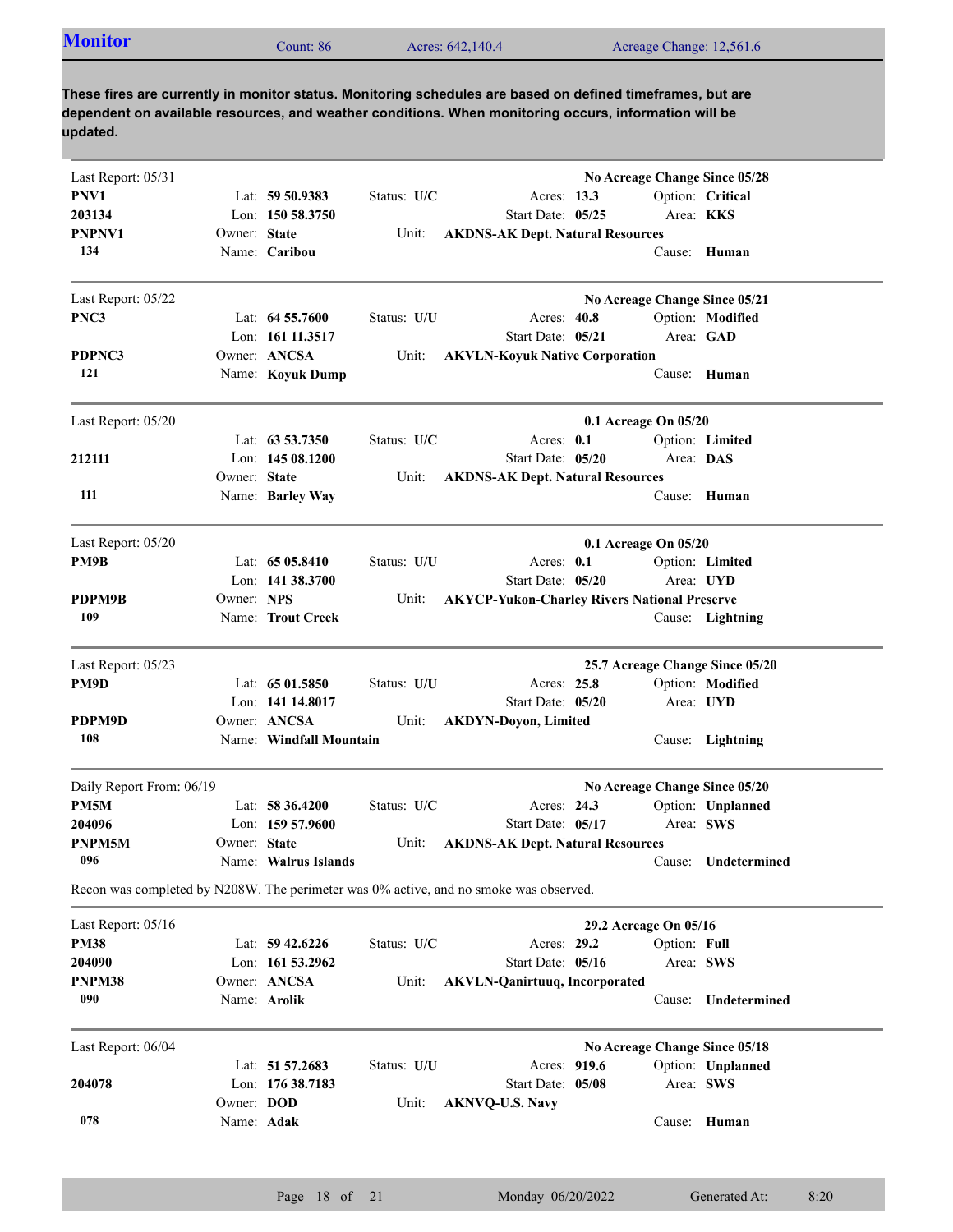| Last Report: 05/29 |              |                      |                                   |                                                   | No Acreage Change Since 05/12 |              |                               |  |
|--------------------|--------------|----------------------|-----------------------------------|---------------------------------------------------|-------------------------------|--------------|-------------------------------|--|
| PMS1               |              | Lat: $61\,43.9700$   | Status: $U/C$                     | Acres: $0.1$                                      |                               | Option: Full |                               |  |
| 201077             |              | Lon: $14901.7300$    |                                   | Start Date: $05/12$                               |                               | Area: MSS    |                               |  |
| <b>PNPMS1</b>      | Owner: State |                      | Unit:                             | <b>AKDNS-AK Dept. Natural Resources</b>           |                               |              |                               |  |
| 077                |              |                      | Name: Buffalo Mine Coal Seam 2022 |                                                   |                               |              | Cause: Lightning              |  |
| Last Report: 05/23 |              |                      |                                   |                                                   |                               |              | No Acreage Change Since 04/26 |  |
| PKS1               |              | Lat: $60\,32.1500$   | Status: U/U                       |                                                   | Acres: 10,302.5               |              | Option: Limited               |  |
| 204012             |              | Lon: $160, 54, 7500$ |                                   | Start Date: 04/16                                 |                               | Area: SWS    |                               |  |
| <b>PNPKS1</b>      |              | Owner: USFWS         | Unit:                             | <b>AKYDR-Yukon Delta National Wildlife Refuge</b> |                               |              |                               |  |

Name: **Kwethluk**

**012**

Cause: **Undetermined**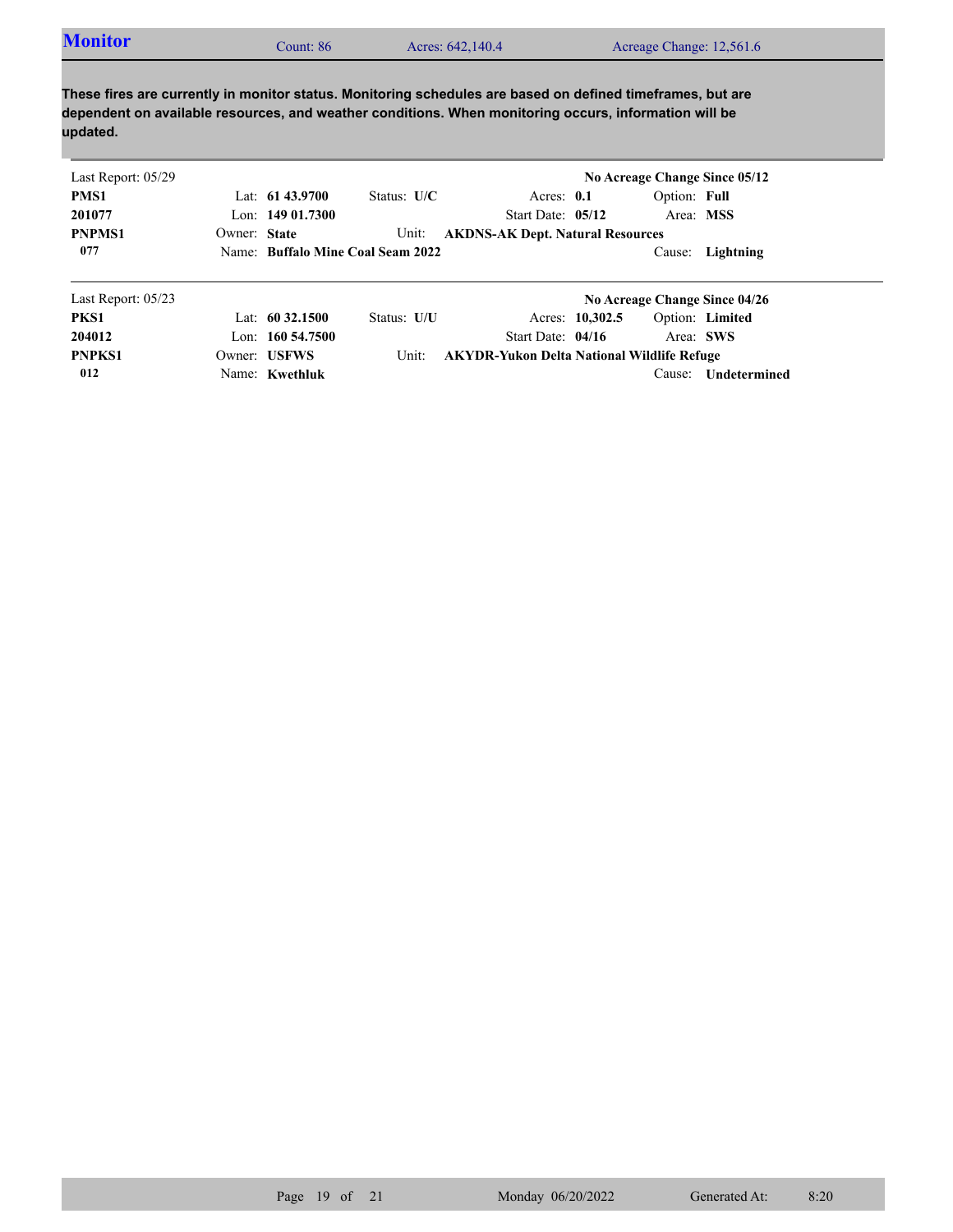| Out                                                                                                           |                | Count: 6             | Acres: 1.2        |  |                                         |  | Acreage Change: 0.0 |                               |
|---------------------------------------------------------------------------------------------------------------|----------------|----------------------|-------------------|--|-----------------------------------------|--|---------------------|-------------------------------|
| Daily Report From: 06/19<br>No Acreage Change Since 06/18                                                     |                |                      |                   |  |                                         |  |                     |                               |
| <b>POOF</b>                                                                                                   |                | Lat: $6606.0798$     | Status: Out 06/19 |  | Acres: $0.2$                            |  | Option: Full        |                               |
|                                                                                                               |                | Lon: 145 32.1960     |                   |  | Start Date: 06/18                       |  |                     | Area: UYD                     |
| <b>PDPQ0F</b>                                                                                                 |                | Owner: ANCSA         | Unit:             |  | <b>AKVLN-Tihteet'aii, Incorporated</b>  |  |                     |                               |
| 305                                                                                                           |                | Name: Kuranakh       |                   |  |                                         |  |                     | Cause: Lightning              |
| Personnel completed a final grid of the fire and found no heat or smoke. All resources have been demobilized. |                |                      |                   |  |                                         |  |                     |                               |
| Daily Report From: 06/19                                                                                      |                |                      |                   |  |                                         |  |                     | No Acreage Change Since 06/18 |
|                                                                                                               |                | Lat: 63 51.8517      | Status: Out 06/19 |  | Acres: $0.1$                            |  | Option: Full        |                               |
| 212301                                                                                                        |                | Lon: $14506.2817$    |                   |  | Start Date: 06/17                       |  | Area: DAS           |                               |
|                                                                                                               | Owner: State   |                      | Unit:             |  | <b>AKDNS-AK Dept. Natural Resources</b> |  |                     |                               |
| 301                                                                                                           |                | Name: Shannon Rd     |                   |  |                                         |  |                     | Cause: Human                  |
| At 1615 fire was called out by Forest 2.                                                                      |                |                      |                   |  |                                         |  |                     |                               |
| Daily Report From: 06/19                                                                                      |                |                      |                   |  |                                         |  |                     | No Acreage Change Since 06/18 |
| PQR9                                                                                                          |                | Lat: $6509.4600$     | Status: Out 06/19 |  | Acres: $0.5$                            |  | Option: Full        |                               |
| 211291                                                                                                        |                | Lon: $14809.6600$    |                   |  | Start Date: 06/16                       |  | Area: FAS           |                               |
| PNPQR9                                                                                                        | Owner: State   |                      | Unit:             |  | <b>AKDNS-AK Dept. Natural Resources</b> |  |                     |                               |
| 291                                                                                                           |                | Name: Aggie Creek 2  |                   |  |                                         |  |                     | Cause: Lightning              |
| Fairbanks 1 called the fire out and departed the incident.                                                    |                |                      |                   |  |                                         |  |                     |                               |
| Daily Report From: 06/19                                                                                      |                |                      |                   |  |                                         |  |                     | No Acreage Change Since 06/16 |
| PQP <sub>2</sub>                                                                                              |                | Lat: $61\,34.6267$   | Status: Out 06/19 |  | Acres: $0.2$                            |  |                     | Option: Critical              |
| 201287                                                                                                        |                | Lon: 149 49.0133     |                   |  | Start Date: 06/16                       |  | Area: MSS           |                               |
|                                                                                                               | Owner: Private |                      | Unit:             |  | <b>AKPRI-Private</b>                    |  |                     |                               |
| 287                                                                                                           |                | Name: Peaceful Place |                   |  |                                         |  | Cause:              | Undetermined                  |
| Fire checked and declared out.                                                                                |                |                      |                   |  |                                         |  |                     |                               |
| Daily Report From: 06/19                                                                                      |                |                      |                   |  |                                         |  |                     | No Acreage Change Since 06/11 |
| PPT <sub>6</sub>                                                                                              |                | Lat: 59 57.4167      | Status: Out 06/19 |  | Acres: 0.1                              |  |                     | Option: Critical              |
| 203204                                                                                                        |                | Lon: 151 43.4950     |                   |  | Start Date: 06/06                       |  |                     | Area: <b>KKS</b>              |
| PNPPT6                                                                                                        | Owner: Private |                      | Unit:             |  | <b>AKPRI-Private</b>                    |  |                     |                               |
| 204                                                                                                           |                | Name: Sunshine Dr    |                   |  |                                         |  |                     | Cause: Human                  |
| Fire was checked, and no heat or smoke found, fire called out $@1527$                                         |                |                      |                   |  |                                         |  |                     |                               |
| Daily Report From: 06/19                                                                                      |                |                      |                   |  |                                         |  |                     | No Acreage Change Since 06/11 |
| PPT7                                                                                                          |                | Lat: 59 57.2117      | Status: Out 06/19 |  | Acres: 0.1                              |  |                     | Option: Critical              |
| 203203                                                                                                        |                | Lon: 151 43.4983     |                   |  | Start Date: 06/06                       |  |                     | Area: KKS                     |
| PNPPT7                                                                                                        | Owner: Private |                      | Unit:             |  | <b>AKPRI-Private</b>                    |  |                     |                               |
| 203                                                                                                           | Name: Tim      |                      |                   |  |                                         |  |                     | Cause: Human                  |

Fire was checked, no heat or smoke found, fire called out at 1537